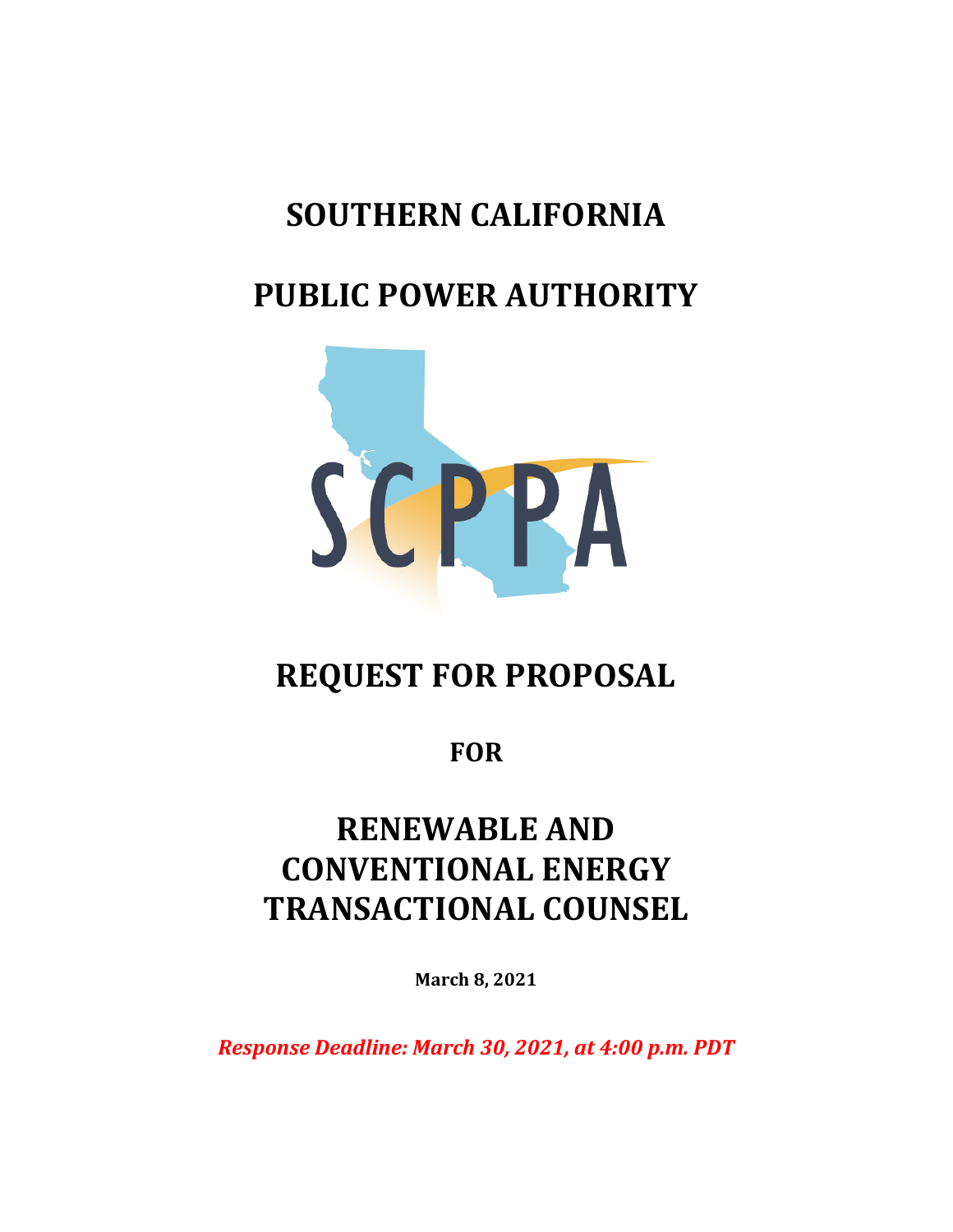

# **SOUTHERN CALIFORNIA PUBLIC POWER AUTHORITY REQUEST FOR PROPOSALS FOR RENEWABLE AND CONVENTIONAL ENERGY TRANSACTION**

# **I. INTRODUCTION**

The Southern California Public Power Authority ("SCPPA" or "the Authority") is soliciting competitive proposals from qualified law firms interested in serving SCPPA and its Members in the development, drafting and negotiation of energy contracts and other related agreements relating to the procurement of renewable and conventional energy resources, transmission rights and services, energy storage resources, real property rights and entitlements, and asset acquisition along with providing counsel and transactional services related to existing or future SCPPA projects. SCPPA is seeking counsel possessing extensive background and experience representing municipalities and other public agencies in large projects, with established expertise in related disciplines including municipal law, joint powers authority, contracts, real property, land use, electricity law and renewable energy finance.

This proposal process is designed to select the most suitable firm or firms to assist SCPPA in meeting the transactional requirements of its Members and in building and maintaining the most appropriate procurement processes, acquisition structures and operational measures to facilitate future as well as existing SCPPA energy projects. The proposed services will also involve assistance and advice to SCPPA and its Members, as well as to staff, committees and boards with respect to those actions which may be appropriate in addressing the Authority's energy procurement objectives.

The proposed legal services may be provided by one firm or a combination of firms possessing substantial background and experience in the legal specialties associated with providing the abovedescribed energy transactional services to municipal or other publicly owned electric utilities. It is possible that SCPPA may offer a contract to more than one firm depending upon capability to handle specified tasks. Responding firms are encouraged to set forth the complete array of services which they are capable of providing with respect to all of the subjects addressed in this request for proposal process, as well as all other relevant experience or expertise. SCPPA intends to enter into a legal services agreement with the selected firm or firms for an initial term of three years with the option to extend the term by mutual agreement for up to three additional years. The agreement will be subject to termination without cause by either party upon thirty days' written notice.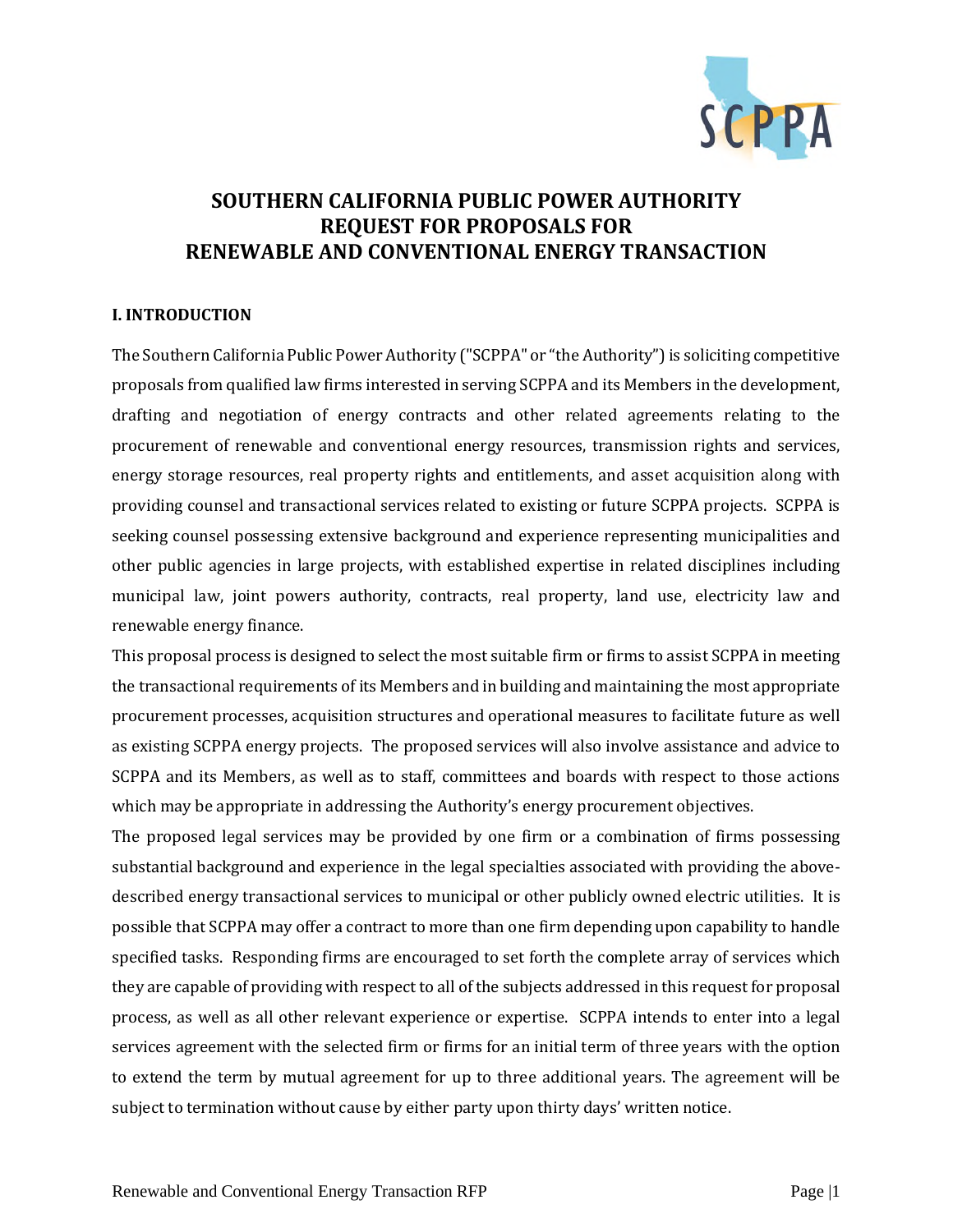

# **II. ABOUT SCPPA**

SCPPA is a joint powers authority formed in 1980 under the Joint Exercise of Powers Act (California Government Code § 6500 et seq.) comprised of 11 cities and one irrigation district ("Members"). SCPPA's Members are the Cities of Anaheim, Azusa, Banning, Burbank, Cerritos, Colton, Glendale, Los Angeles, Pasadena, Riverside and Vernon, and the Imperial Irrigation District. Each Member owns and operates an electric utility to serve customers within its territorial boundaries. Collectively, the Members serve more than two million residential, commercial, industrial, and agricultural customers in an area totaling approximately 7,000 square miles with a population in excess of five million. SCPPA was formed by its Members as an independent public entity to provide a means for them to jointly plan, finance, construct, operate and manage projects for the generation and transmission of electricity. More recently, SCPPA has expanded the services it offers to assist Members in meeting state and federal mandates for conservation, energy storage, energy efficiency, reduction of greenhouse gas emissions, training, and procurement of renewable generation resources.

SCPPA anticipates over the next few years that it will continue to focus on procurement of generation and transmission resources to assist Members in meeting state-mandated renewable energy objectives. In addition, SCPPA will continue to administer ongoing developed projects. Additional information about SCPPA, its Members and the major SCPPA projects can be found on the SCPPA web site at www.scppa.org.

Responses to this RFP should set forth the firm's background and qualifications which the responding firm believes make it suitable for this particular engagement. The information provided by the firm should identify with specificity the different areas of expertise sought in this RFP for which the firm is uniquely qualified. At SCPPA's discretion, SCPPA may request further information and schedule firm interviews.

# **III. SCOPE OF WORK**

During the term of the legal services agreement, a selected firm may be called upon to assist SCPPA and its Members in the drafting, negotiation, examination, and analysis of agreements associated with the purchase, sale, procurement or acquisition of renewable and conventional energy resources, transmission services and assets, and energy storage resources. Services may include negotiation of power purchase agreements, power sales agreements, purchase and sale agreements, transmission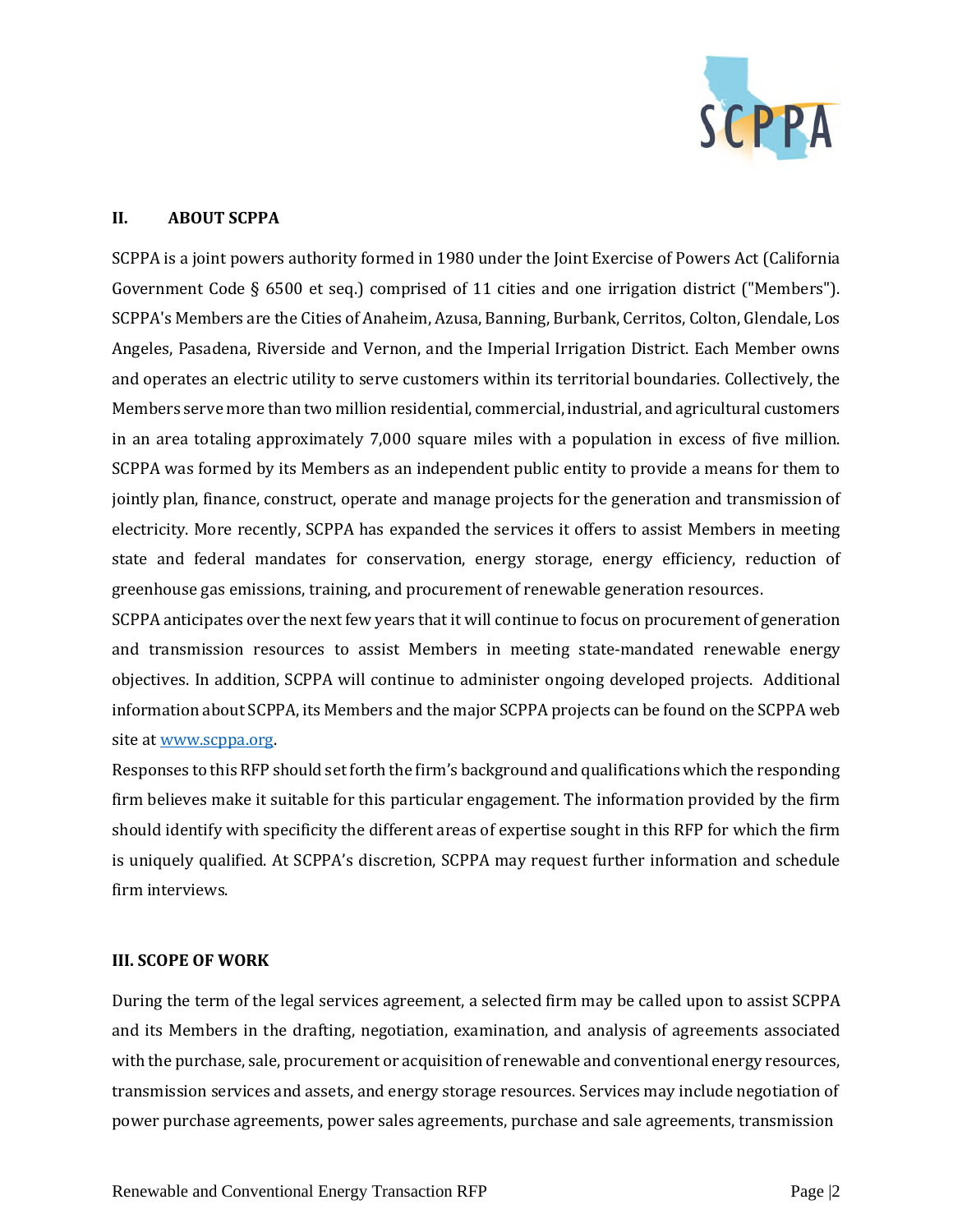

services agreements, energy storage agreements, land/lease agreements, operation & maintenance agreements, agency agreements and similar procurement agreements with differing counterparties, as well as various agreements and arrangements between and among SCPPA and its Members associated with these type projects. The services may also include the creation of potential joint ownership structures through which SCPPA and its Members may procure generation, transmission, and energy storage facilities with non-member utilities and other third parties, both public and private.

SCPPA is interested in firms possessing transactional experience in innovative and complex legal structures and contractual devices associated with the generation and transmission of renewable energy, including pre-pay arrangements, purchase options and energy exchange agreements.

Proposing counsel ideally should be familiar with a variety of contractual and real property related instruments that may be involved in energy acquisition, especially leases and leasing structures which might be associated with the production of renewable energy. The Authority also desires counsel that can analyze proposed transactions posing complex or unconventional financing devices and structures and advise SCPPA and its Members with respect to these matters.

The duties of selected counsel may entail assisting SCPPA and its Members in a variety of areas related to energy transactions, including but not limited to interconnection and facilities agreements, easements, ground leases, transmission arrangements and transmission related contract provisions, scheduling procedures and protocols, local, state and federal permitting, CEQA and NEPA requirements and other local, state and federal environmental compliance matters, the utilization of Renewable Energy Certificates (RECs) in connection with applicable Renewable Portfolio Standards, and other potential issues and subjects which may arise in energy acquisition transactions.

The associated generation or transmission facilities may be currently existing facilities or may be planned and, as yet, undeveloped facilities. Engagements may include advice and services to SCPPA and its Members through which SCPPA would develop, construct, operate and maintain energy generation, transmission or storage and related facilities. Transactions for which the selected counsel may be engaged may include any combination of transactions either through SCPPA or directly with selected SCPPA participants for the acquisition of any form of energy resource which may help satisfy a particular participant's renewable energy policies or its renewable portfolio standard. Any selected counsel may be called upon to work on these matters either individually or in conjunction with another firm.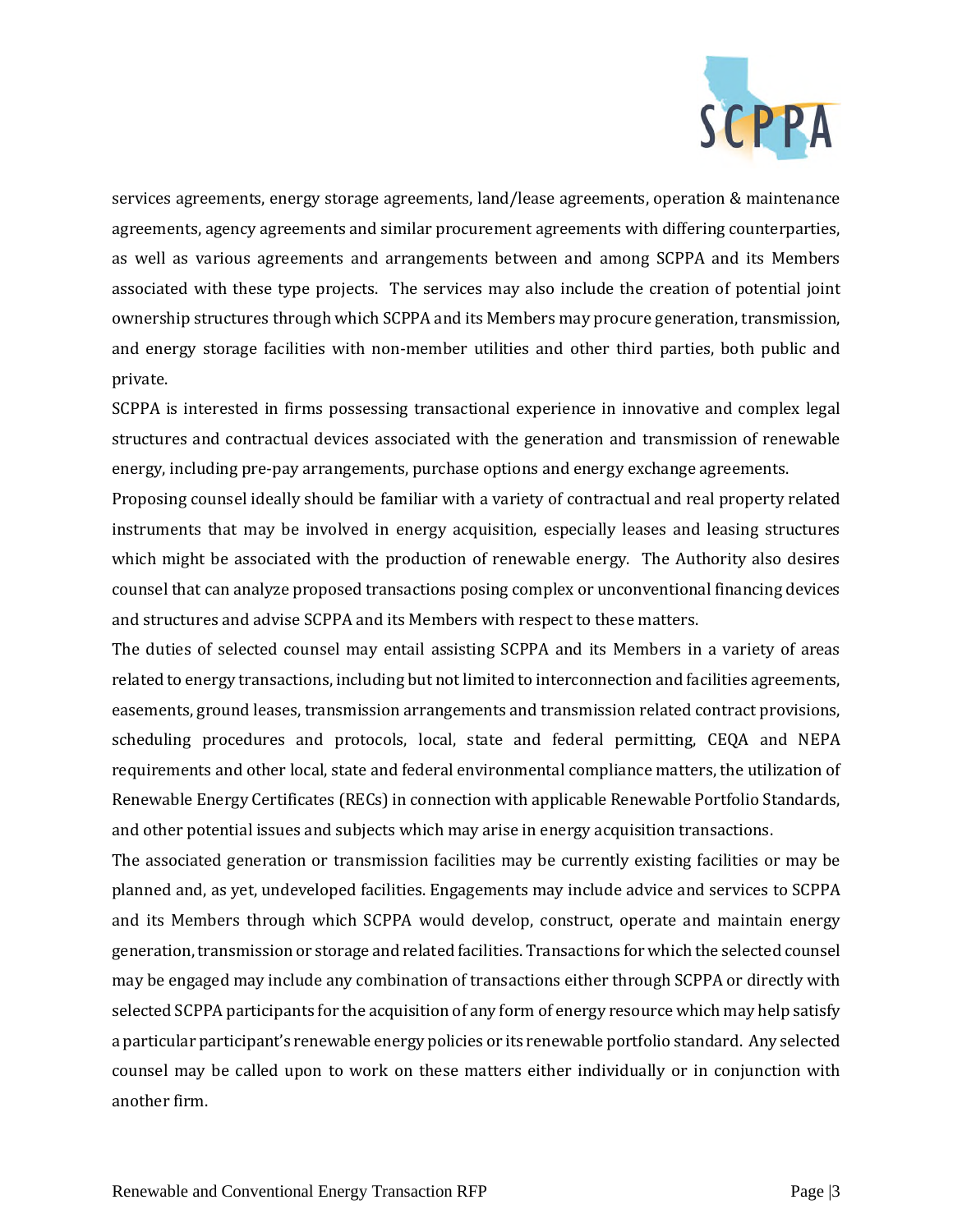

# **DESIRED KNOWELDGE AND EXPERIENCE**

The retention by SCPPA of any firm submitting a proposal will be based upon the following general criteria:

- a. Broad experience and expertise in representing municipal entities or public agencies in negotiating and drafting renewable and conventional energy contracts.
- b. The firm's capabilities and experience reflected in its responses to the questions set forth in the Renewable and Conventional Energy Transactional Counsel Questionnaire set forth in Appendix "A" attached hereto.
- c. Familiarity and experience with the legislative and regulatory environment currently faced by publicly owned utilities in California, including without limitation the Renewable Portfolio Standard, the Emissions Performance Standard and other legislation and regulation designed to reduce greenhouse gas emissions in the electric utility industry.
- d. Background and experience in varying electric utility transactions, renewable and alternative energy acquisition and power purchase structures, and innovative financing and pricing structures and mechanisms.
- e. Ability to develop, execute and oversee a due diligence plan in connection with the procurement of generation and transmission resources.
- f. Familiarity with milestones and penalty provisions with respect to power purchase agreements for planned energy projects which have the purpose of encouraging timely completion.
- g. Familiarity with alternative power purchase contract provisions for allocating responsibility for transmission and scheduling and for handling the risks related to loss of transmission.
- h. Familiarity with performance security and credit issues arising in connection with renewable and conventional energy agreements and alternative contract mechanisms by which to address these matters.
- i. Familiarity with lender practices and requirements in the financing of renewable and conventional generation projects.
- j. Experience in tax/equity or sale/leaseback structuring of renewable and conventional energy generation projects, and with factors SCPPA ought to consider when a developer seeks consent to change the ownership structure of a project.
- k. Ability to provide such services without actual and potential conflicts.
- 1. Ability to provide such services on a continuing and uninterrupted basis and ability to provide other legal services as requested by SCPPA.

# **IV. CONTENT OF RESPONSE**

# **a. BACKGROUND AND EXPERIENCE**

Responses to this RFP should include a cover letter with a general description of the firm and its background and qualifications for this engagement. The information provided by the firm should identify with specificity the different areas of expertise addressed in this RFP for which the firm is uniquely suited. The selection process is anticipated to consist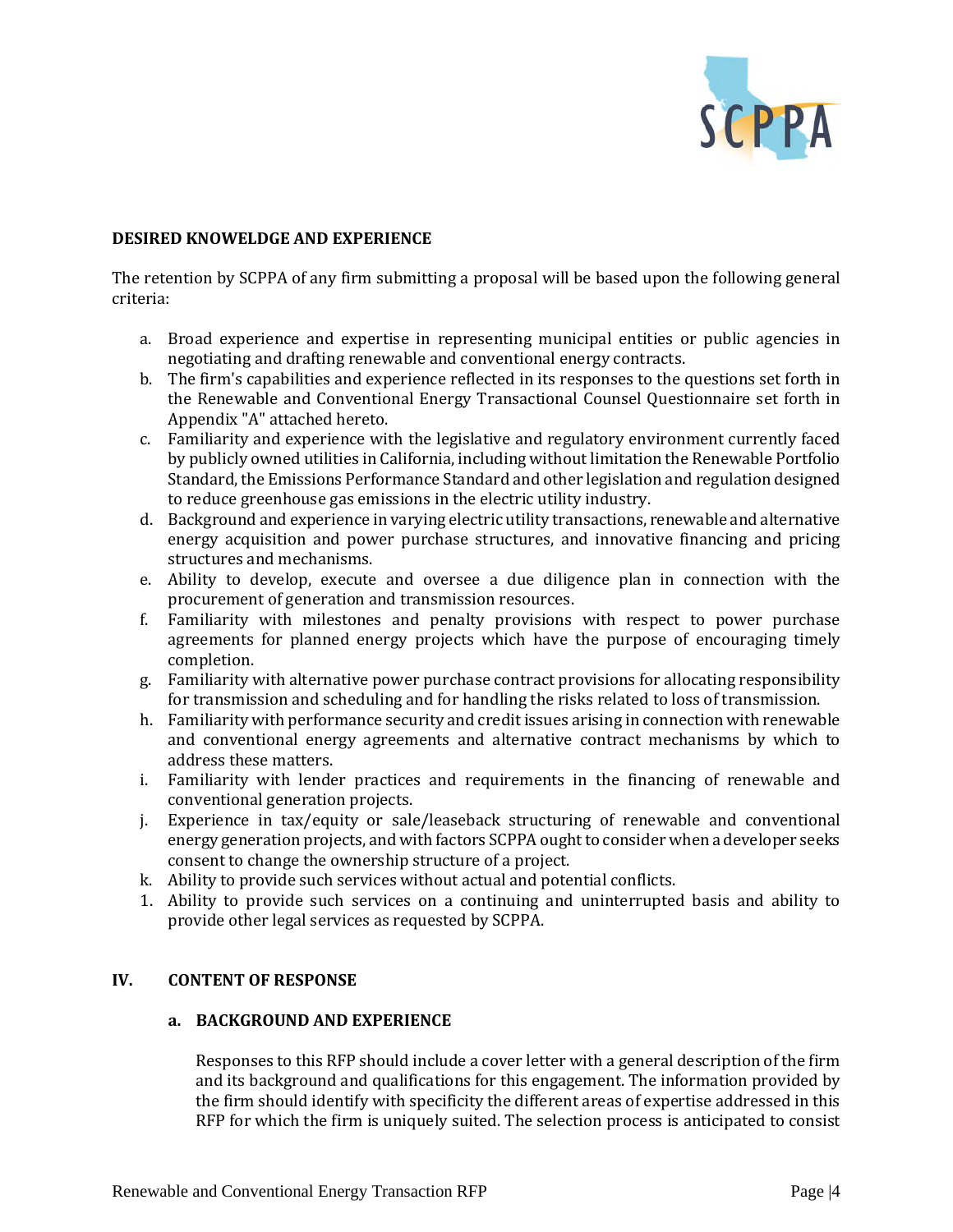

of submission of the requested written information and any other information helpful to the selection process.

It is anticipated that proposals will be evaluated by an ad-hoc evaluation committee comprised of representatives from SCPPA and its Members. SCPPA may conduct interviews of selected respondents to further assist in the evaluation process. Any recommendations for the award of legal services contracts under this process may be premised, among other factors, on the basis of the best value and the lowest ultimate cost to SCPPA. Any contract awarded must be approved by the SCPPA Board of Directors.

# **b. COMPLETION OF QUESTIONNAIRE (APPENDIX A)**

A copy of SCPPA's Renewable and Conventional Energy Transactional Counsel Questionnaire is attached as Appendix A. SCPPA requests that responses to this questionnaire be completed by each firm interested in being retained. Please complete the questionnaire as accurately and

as fully as possible and include all information which you deem relevant or which you believe would be helpful to the evaluation process.

# **c. PRO FORMA LEGAL SERVICES AGREEMENT (APPENDIX B)**

Respondents should review SCPPA's Pro Forma Legal Services Agreement attached as Appendix B and note any exceptions taken to it in its proposal.

# **d. RIGHT TO REJECT PROPOSALS**

SCPPA reserves the right to reject any or all proposals and to amend, modify or terminate the RFP process at any time.

# **e. INCURRED COSTS**

SCPPA shall not be liable for any costs incurred by any respondent in preparing information in connection with this RFP process or in any manner in responding to this RFP. Any such costs shall remain the sole responsibility of the responding firm.

# **VII. DISPOSITION OF PROPOSALS AND OWNERSHIP OF DATA**

All proposals submitted in response to this RFP shall become the property of SCPPA. The proposal must identify all copyrighted material, trade secrets or other proprietary information which the respondent contends to be exempt from disclosure under the Public Records Act (California Government Code §6250 et seq.). In the event such an exemption is claimed, the respondent must state in its proposal that it will defend any action that seeks to compel disclosure of such information at its own cost and expense.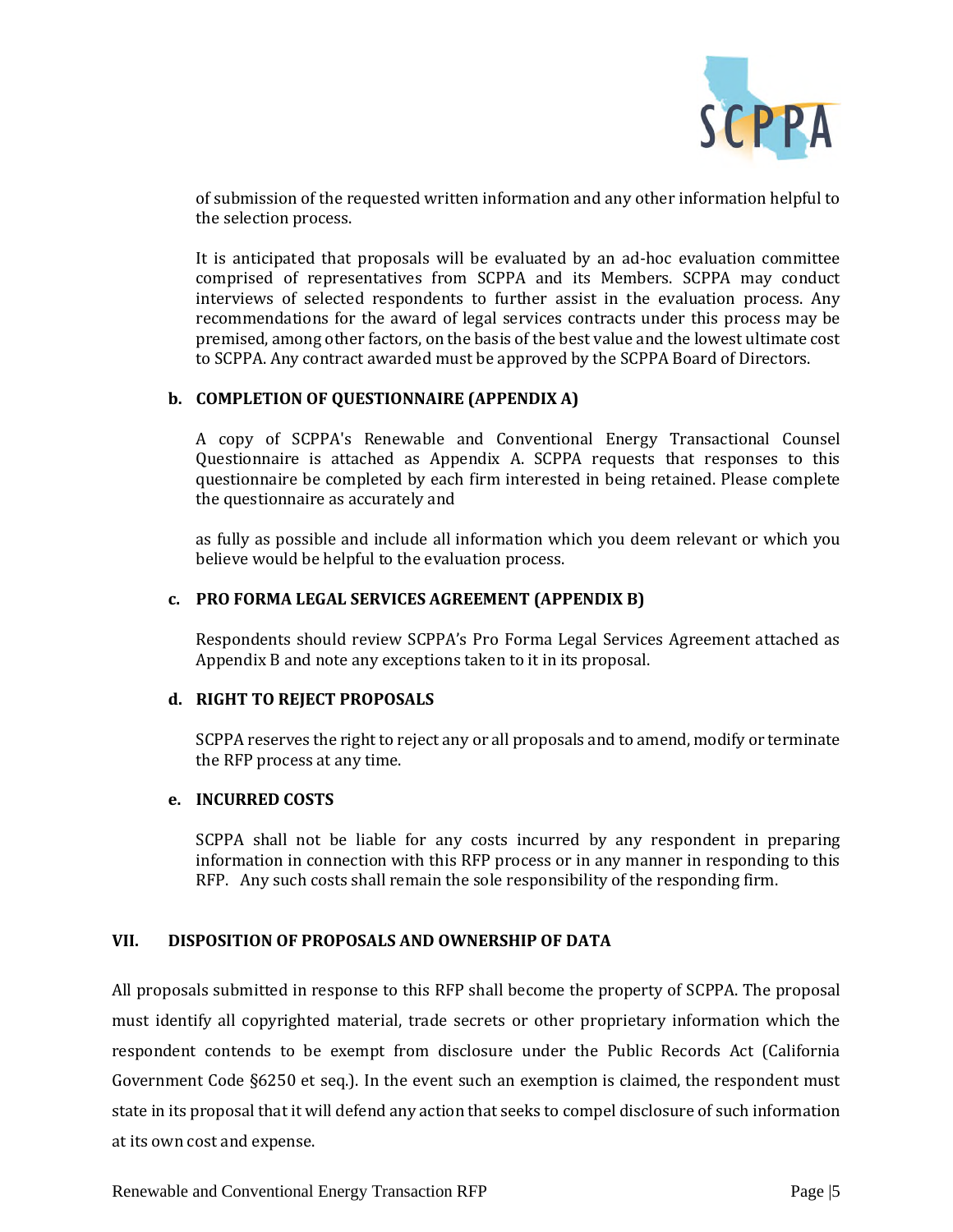

# **VIII. SUBMISSION REQUIREMENTS**

Only written proposals will be considered. Proposals should be responsive to the attached Questionnaire and other matters addressed in this RFP. All materials which are submitted may be deemed to be part of the responding proposal and may be incorporated in any subsequent contract between SCPPA and any selected respondent.

The maximum length of a proposal, excluding exhibits, resumes and bios, and reference contacts, should not exceed twenty-five (25) pages. One (1) electronic copy of your proposal must be submitted in searchable pdf format to legal@scppa.org. The subject line must read as follows: *"Response to RFP for Renewable and Conventional Energy Transactional Counsel Services."*. Submissions must be received no later than March 30, 2021 at 4:00 p.m. PDT.

Questions regarding this RFP should be directed to Mary Beth Martin, General Counsel (legal@scppa.org). Only written questions will receive a response.

**Respondents should not contact SCPPA board members or staff with respect to this RFP or this RFP process, other than as indicated above.** 

# **IX. SIGNATURES AND DECLARATIONS**

Each proposal must be signed on behalf of the respondent by an officer authorized to bind the respondent, and should include the following statement:

*"This proposal is genuine, and not a sham or collusive. The respondent has not improperly attempted to induce any other firm to refrain from submitting a proposal and the respondent has not in any manner sought by collusion to secure for itself an advantage over any other respondent. The respondent will not attempt to obtain any unfair advantage or improperly influence the selection process contemplated herein by any unauthorized contact with any SCPPA board member or selection committee member with respect to this selection process."* 

# **X. RFP PROCESSES, SELECTIONS, NEGOTIATIONS AND FEES**

This RFP constitutes only an invitation to provide the requested information and is not a request for a competitive bid for any services described herein. SCPPA reserves the right to reject any or all proposals or to terminate this RFP process or any element of the process at any time and for any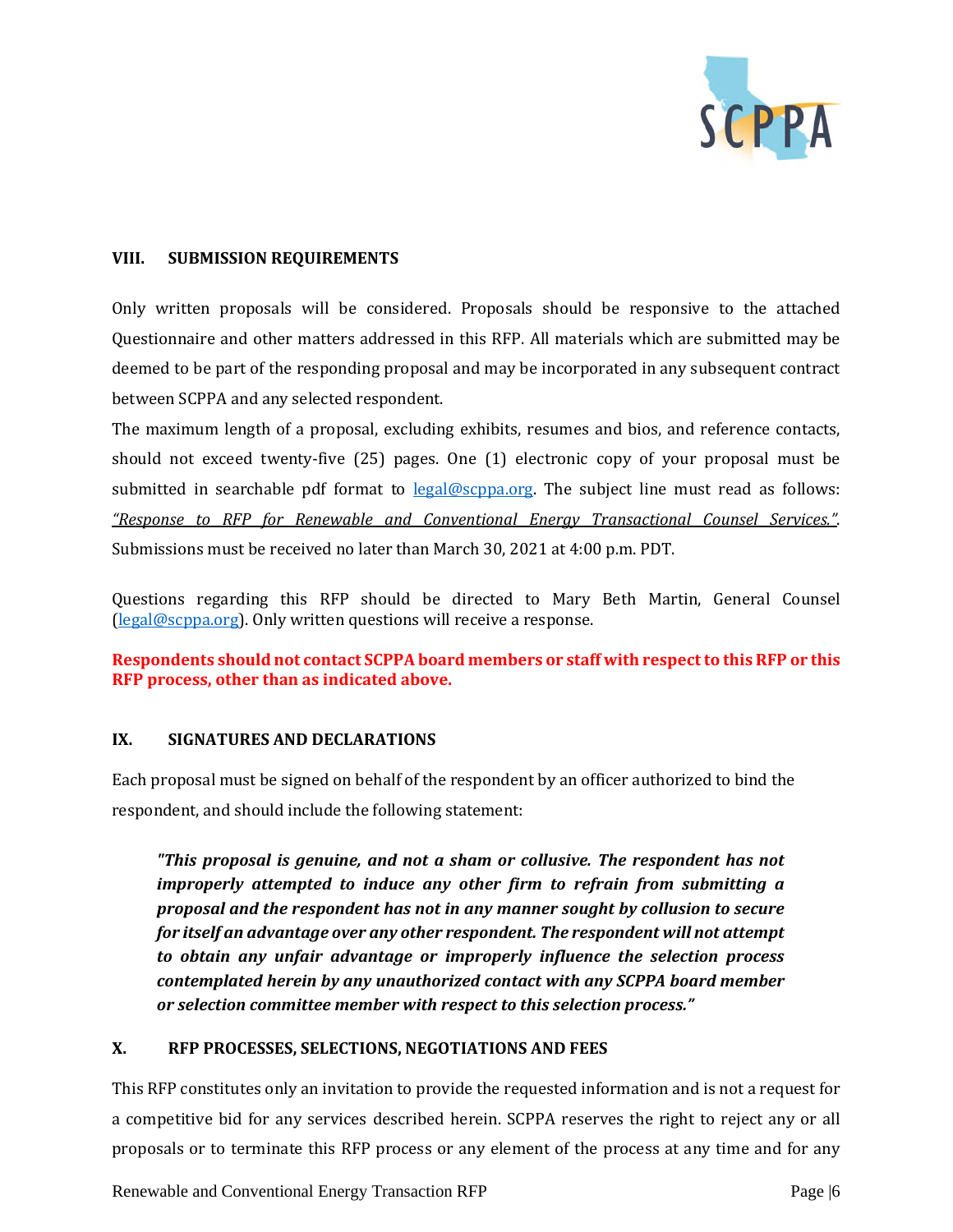

reason. SCPPA, in its sole discretion, reserves the right to enter into negotiations with any responding party or with any combination of responding parties who, in SCPPA's sole judgment, appear to be best qualified to represent SCPPA's interests and to provide the best value to best satisfy the needs of SCPPA and SCPPA Members as set forth in this RFP process. If SCPPA receives information from one or more respondents in the course of this RFP process which, in its sole discretion, it deems worthy of further consideration, SCPPA may request additional information from the respondent and may engage in any additional negotiations with any such respondent which SCPPA deems to be in its best interests.

SCPPA may award a contract solely on the basis of proposals submitted or may conduct interviews. SCPPA may submit additional clarifying questions to some or all respondents that SCPPA, in the exercise of its sole discretion, determines will be helpful to the selection process. SCPPA may negotiate with one or more respondents to achieve the lowest and most reasonable competitive fee structure. Proposals should be submitted on the basis of the respondent's most favorable public entity fee discounts. While not the sole factor, the fee structure of the firm is a particularly important factor. In selection decisions revolving around finalist firms having comparable credentials, fee considerations become important defining criteria in selection decisions. Also, respondents are requested to keep in mind that SCPPA may also desire to consider various alternative types of fee arrangements.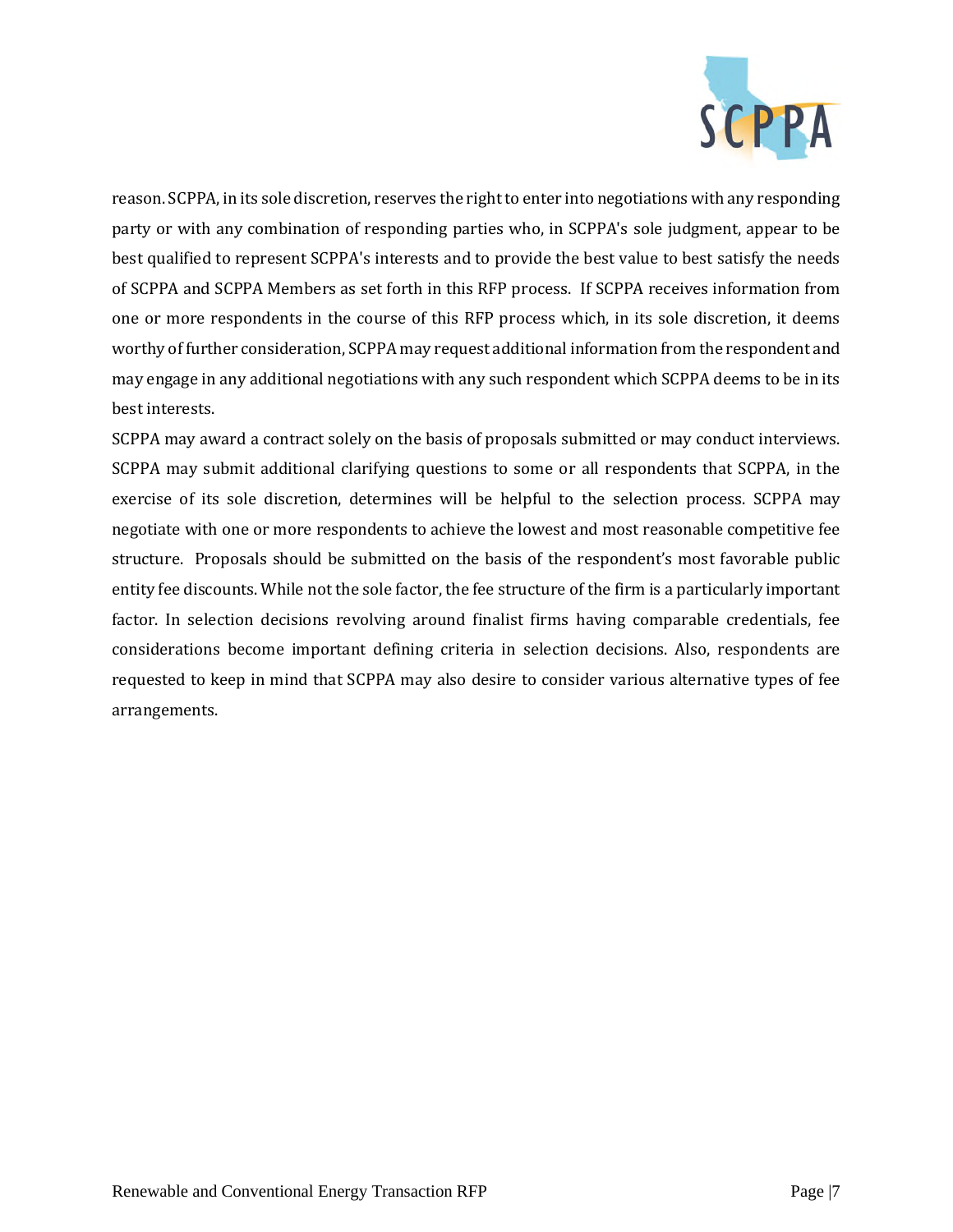# **APPENDIX "A"**

#### **RENEWABLE AND CONVENTIONAL ENERGY TRANSACTIONAL QUESTIONNAIRE**

#### **GENERAL INFORMATION QUESTIONS FOR ALL RESPONDENTS**

- 1. List all attorneys or other professional personnel who will provide services to SCPPA pursuant to this engagement together with his or her background and experience, position in the firm, specialty areas, and jurisdictions where admitted to practice. Identify which attorney would serve as lead counsel with responsibility for managing the engagement.
- 2. If your firm does not have a Southern California office please describe the arrangements your firm will make to provide the services described in this RFP on a continuous and uninterrupted basis. Indicate whether you are expecting to be separately reimbursed for transportation expenses in traveling to and from Southern California.
- 3. State whether your firm intends to associate-in co-counsel or other firms to perform services pursuant to the contract. Should the use of associated counsel or firms be contemplated, the proposing firm shall provide the same assurances of the competence of such co-counsel or firm as it does with respect to itself.
- 4. Indicate whether your firm, within the last five years, has provided legal services to any SCPPA Member in matters related to the Member's electric utility enterprise or another electric utility located in the state of California, either as a primary contracting law firm or as a subcontracting firm, either under your firm's current business organization or under any other name or business organization. If so, please identify the Member or other utility, the nature of the work, and the dates of your engagement.
- 5. Are you aware of any conflict of interest that would preclude or limit the services your firm would be able to provide to SCPPA? If so, please state in detail the nature of the matter which might give rise to any such conflict and the steps that will need to be taken to waive or resolve it.
- 6. Does your firm currently represent, or has your firm at any time during the past five (5) years represented, any party in any litigation or transactional matter adverse to SCPPA or any SCPPA Member? If so, please identify and describe the matter and the parties involved. Please indicate whether the litigation or transaction has now concluded and, if concluded, please indicate how the matter was concluded.
- 7. Please describe your firm's proposed schedule of fees and charges. Please specify the hourly rates of each of the attorneys or other professional staff or specialists which you may use in connection with this matter. Please indicate whether your firm is willing to consider alternatives to hourly rate billing for particular transactions (e.g., a flat fee arrangement).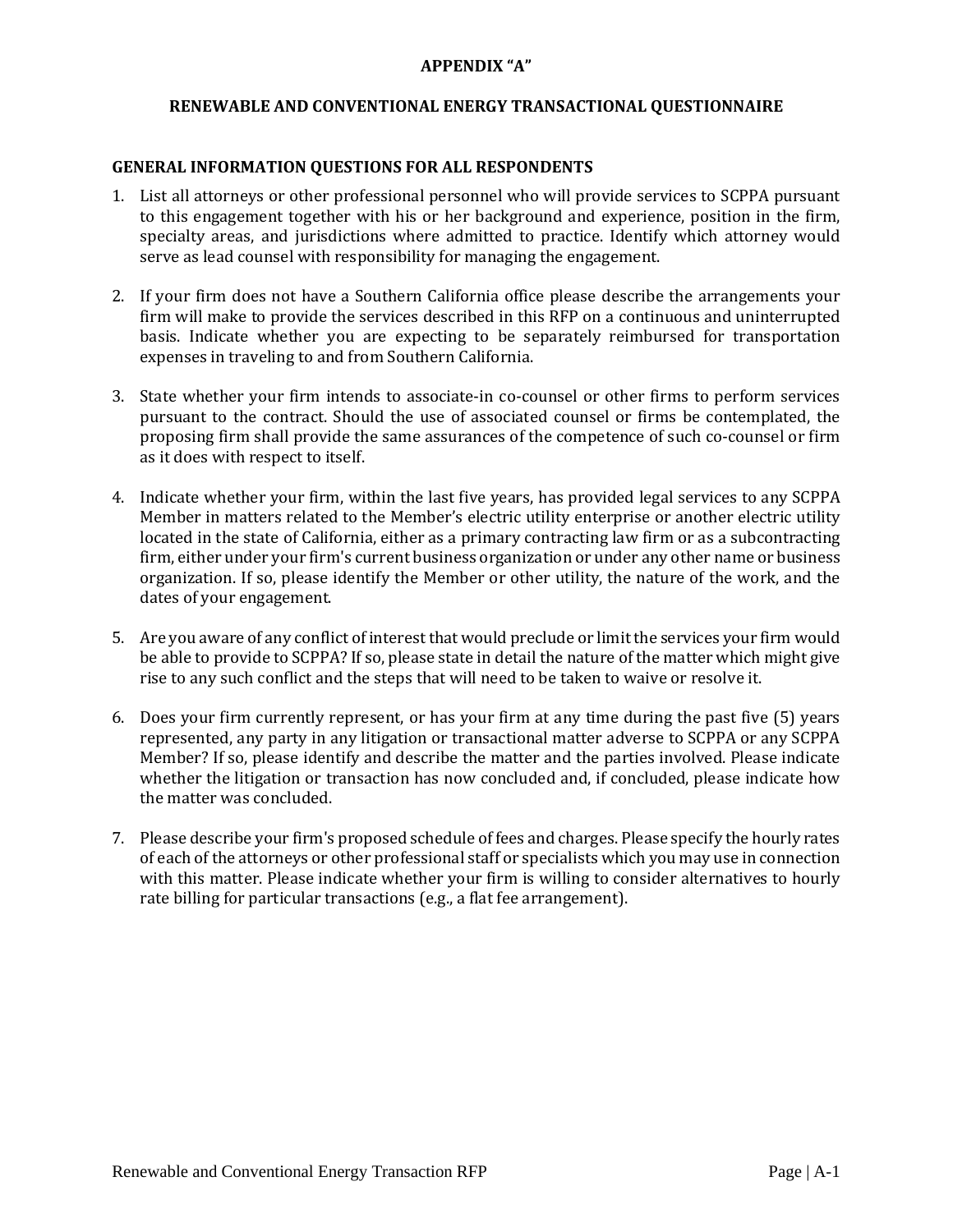

- 8. Do your hourly rates include all administrative and overhead costs such as word processing, telephone expenses, faxing, and document duplication? Please indicate which charges or costs are not included in the above hourly rates or transaction fees. Please identify those charges or costs for which your firm expects separate reimbursement. If the reimbursement basis is other than cost-based, please indicate the amounts or the formula for calculating such charges or costs.
- 9. It is entirely possible that the handling of the legal services described in this RFP may be undertaken through an approach involving two or more law firms working together on a common project, task, or transaction. Accordingly, please describe any experience your firm has had working as co-counsel in significant transactional matters.
- 10. Has your firm published any special articles, newsletters or law firm bulletins addressing any of the matters set forth in this RFP? If so, please provide a reference to any such materials you feel may be relevant to your qualifications in your response.
- 11. Please describe all relevant renewable and conventional energy transactions and contract experience, including specific transactions, their nature, date, size, structure, location, counterparties, over the last five (5) years. Please identify and describe what you believe may have been relatively complex transactions, involving for example, complex tax structures, complex environmental requirements, or methodologies for addressing firming, balancing or scheduling protocols given the timing or intermittent character of certain forms of renewable electric energy generation.
- 12. Do you have any specialists in your firm who possess a background in the real estate structures and contractual mechanisms used in the development of renewable and conventional electric generation projects? If so, please describe the details and nature of any such work your firm has done and describe your firm's experience and qualifications to do this work.
- 13. Do you have any specialists in your firm who have drafted and negotiated energy storage, solar, wind, geothermal, biofuel or hydro power contracts? If so, please describe the details and nature of any such work your firm has done and describe your firm's experience and qualifications to do this work.
- 14. Have any of the transactions referred to in Question 12 or 13 entailed renewable energy power purchase contracts drafted or negotiated on behalf of any municipal or governmentally owned utility? If your answer is yes, please identify the municipal or governmentally owned utility and describe the transaction.
- 15. Has your firm been involved with any public entity financing issues associated with the procurement or acquisition of renewable or conventional electric generation resources? If so, please describe the details and nature of any such work and describe your firm's experience and qualifications to do this work.
- 16. Has your firm represented any entity with respect to issues involving land use permits, clearances or approvals, development, construction, or operation associated with renewable or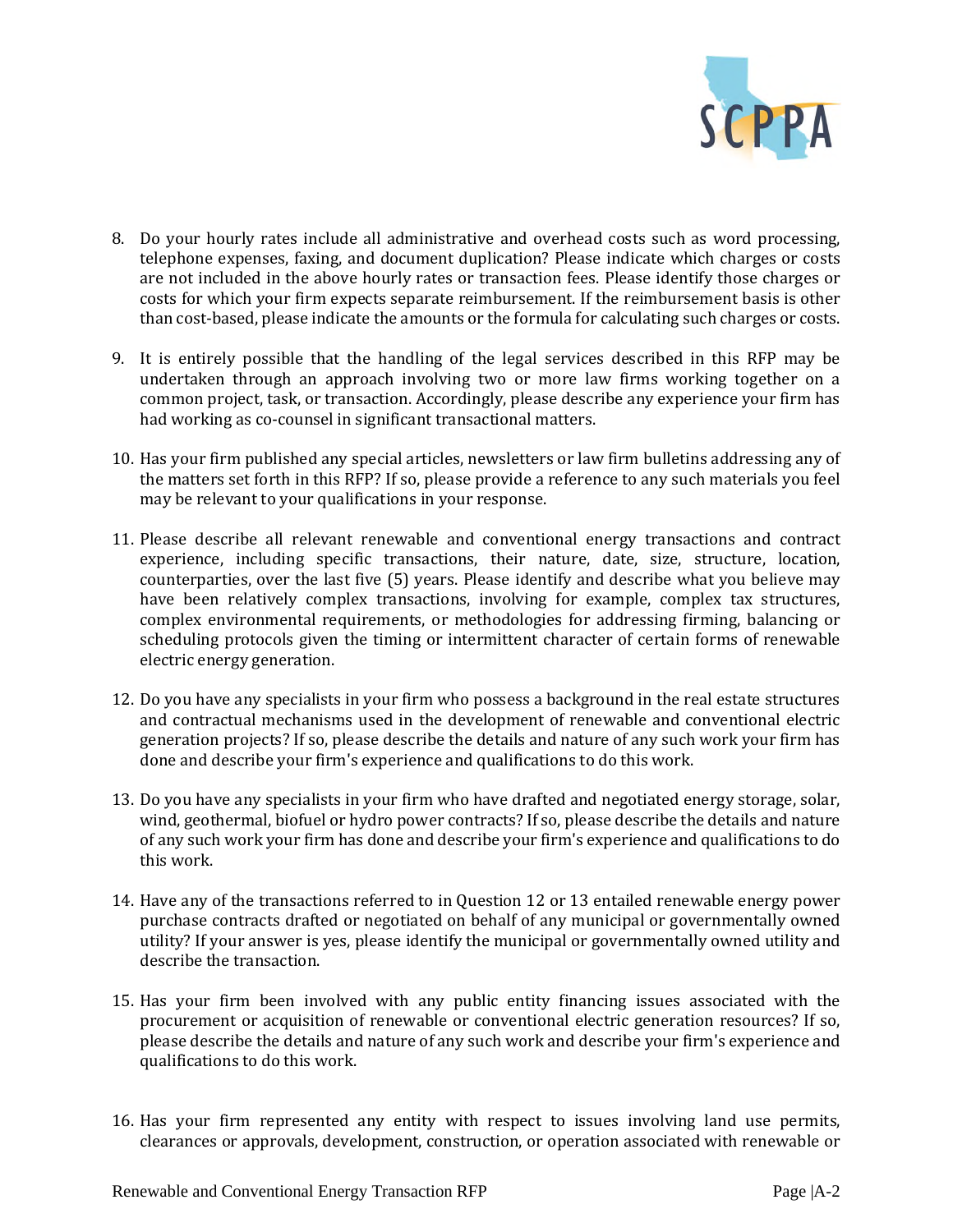

conventional electric generation and transmission resources? If so, please describe the details and nature of any such work and describe your firm's qualifications to do this work.

- 17. Please set forth your firm's background and experience with respect to the California Environmental Quality Act (CEQA), the National Environmental Policy Act (NEPA), the Comprehensive Environmental Response, Compensation and Liability Act (CERCLA) including any CEQA, NEPA or CERCLA litigation in which your firm has been involved, as related to the development, construction and operation of electric generation and transmission facilities.
- 18. Please provide any additional information you may deem appropriate that would help SCPPA evaluate your proposal.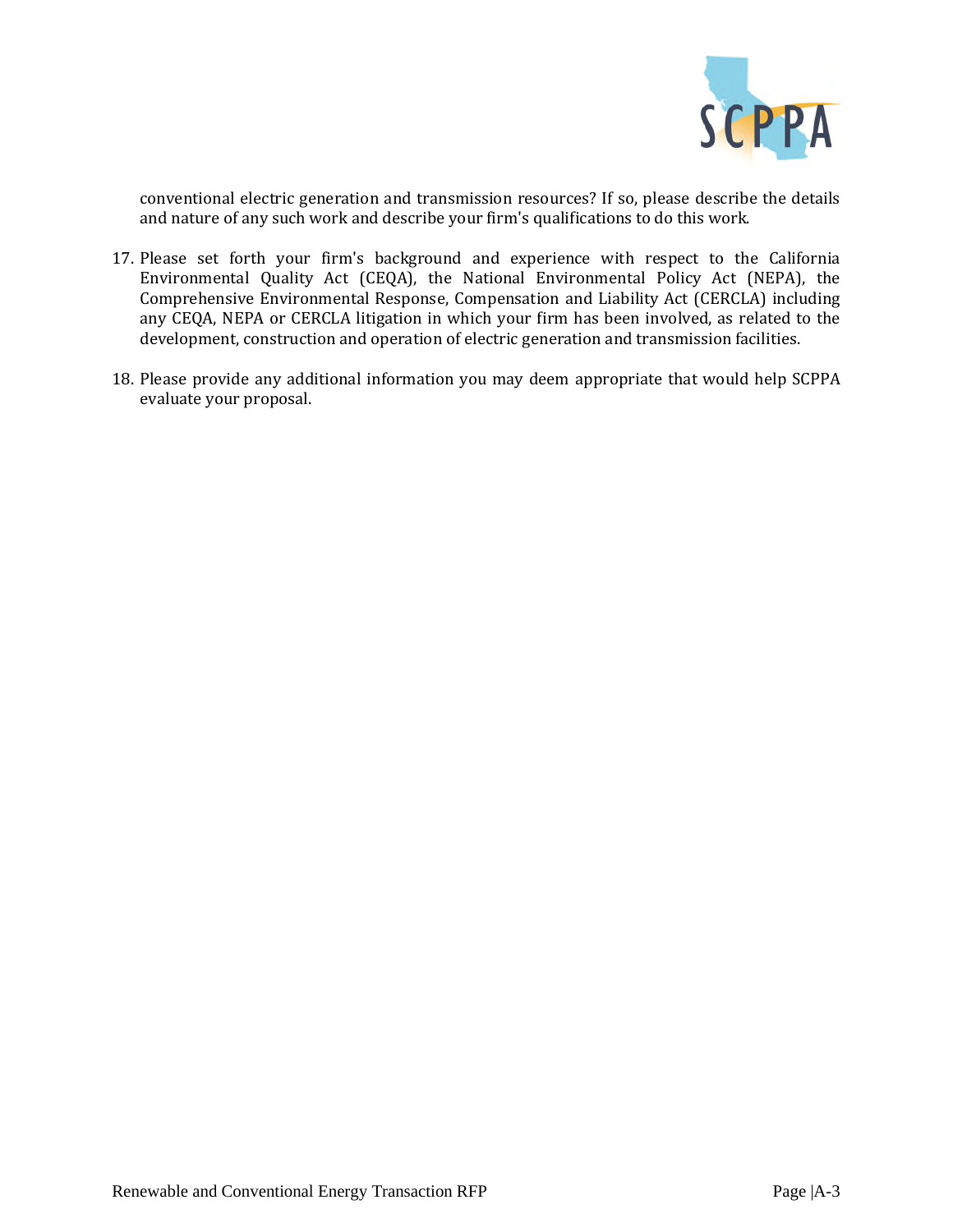# **APPENDIX "B" Pro Forma Legal Services Agreement [See next page]**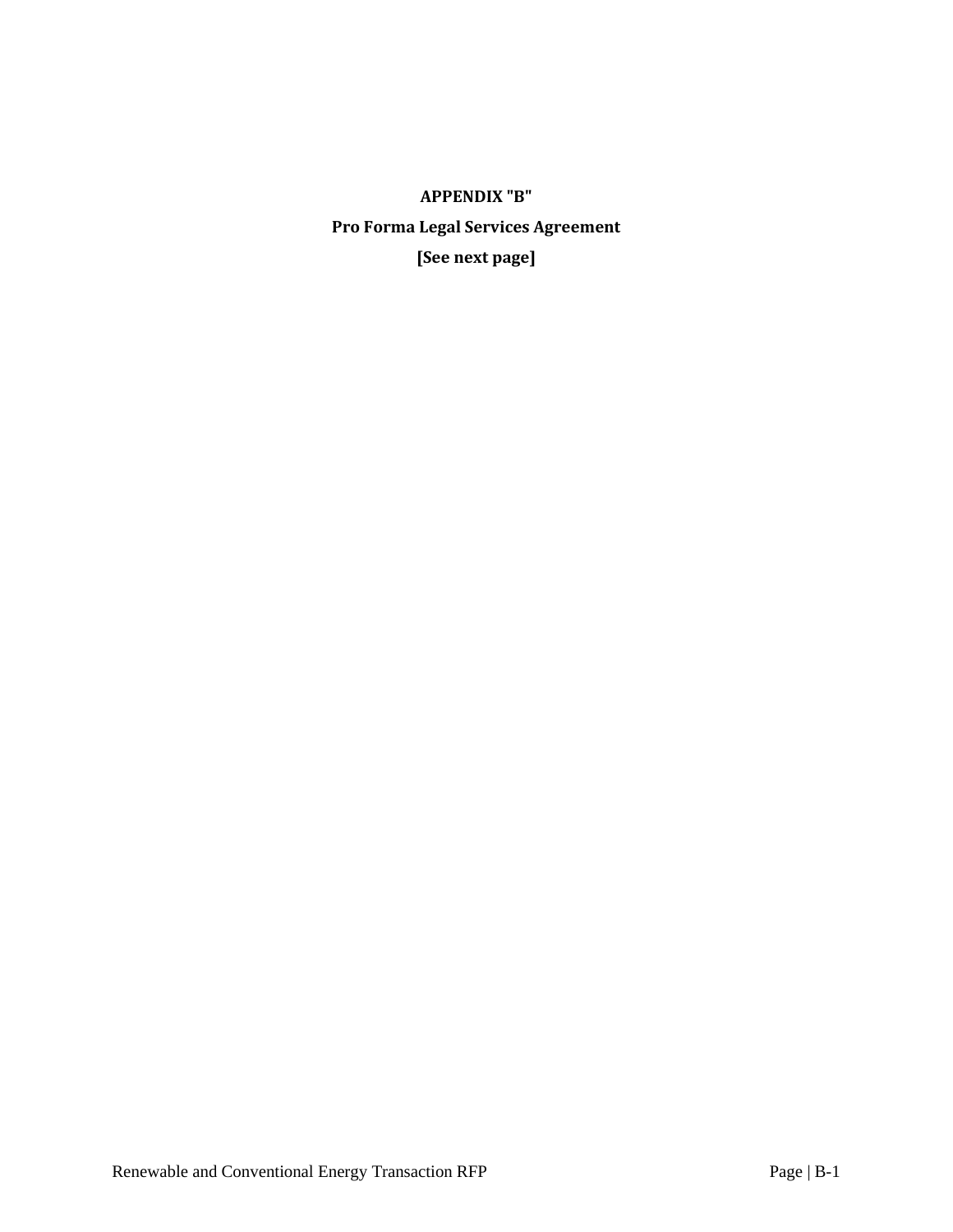

# **LEGAL SERVICES AGREEMENT BETWEEN THE SOUTHERN CALIFORNIA PUBLIC POWER AUTHORITY AND**

# **[Law Firm]**

This Legal Services Agreement ("Agreement") is made and entered into the 1st day of June \_\_\_, 2021, by and between the Southern California Public Power Authority, a public entity and joint powers agency formed and organized pursuant to the California Joint Exercise of Powers Act (California Government section 6500 et seq.) ("SCPPA"), and [Law Firm], with reference to the following:

- 1. SCPPA was created pursuant to provisions contained in the Joint Exercise of Powers Act (California Government Code § 6500 et seq.) by its members, which are municipalities and an irrigation district that supply electrical energy in the State of California, for the purpose of jointly and cooperatively undertaking the planning, financing, development, acquisition, construction, improvement, betterment, operation, and maintenance of projects for the generation or transmission of electric energy, including the development and implementation of systems and frameworks for the acquisition and delivery of secure, long-term reliable supplies of renewable electric energy.
- 2. SCPPA has need from time to time for legal services related to  $\overline{\phantom{a}}$ \_\_\_\_\_\_\_\_\_\_\_\_\_\_\_\_\_\_\_\_\_\_\_\_\_\_\_\_\_\_\_\_\_\_\_, and in particular has a need for such services in connection with  $\Box$
- 3. [Law Firm] is capable and willing to provide such services.

NOW, THEREFORE, in mutual consideration of the promises, covenants, terms, and conditions contained herein, the parties hereby covenant, agree, and represent as follows:

# **SECTION I**

# **SERVICES TO BE PERFORMED BY [Law Firm]**

# **A. Scope of Representation.**

1. [Law Firm] is hereby retained for the purposes described in the recitals to this Agreement and the Scope of Services attached hereto as Exhibit A and incorporated herein by this reference as though set forth in full.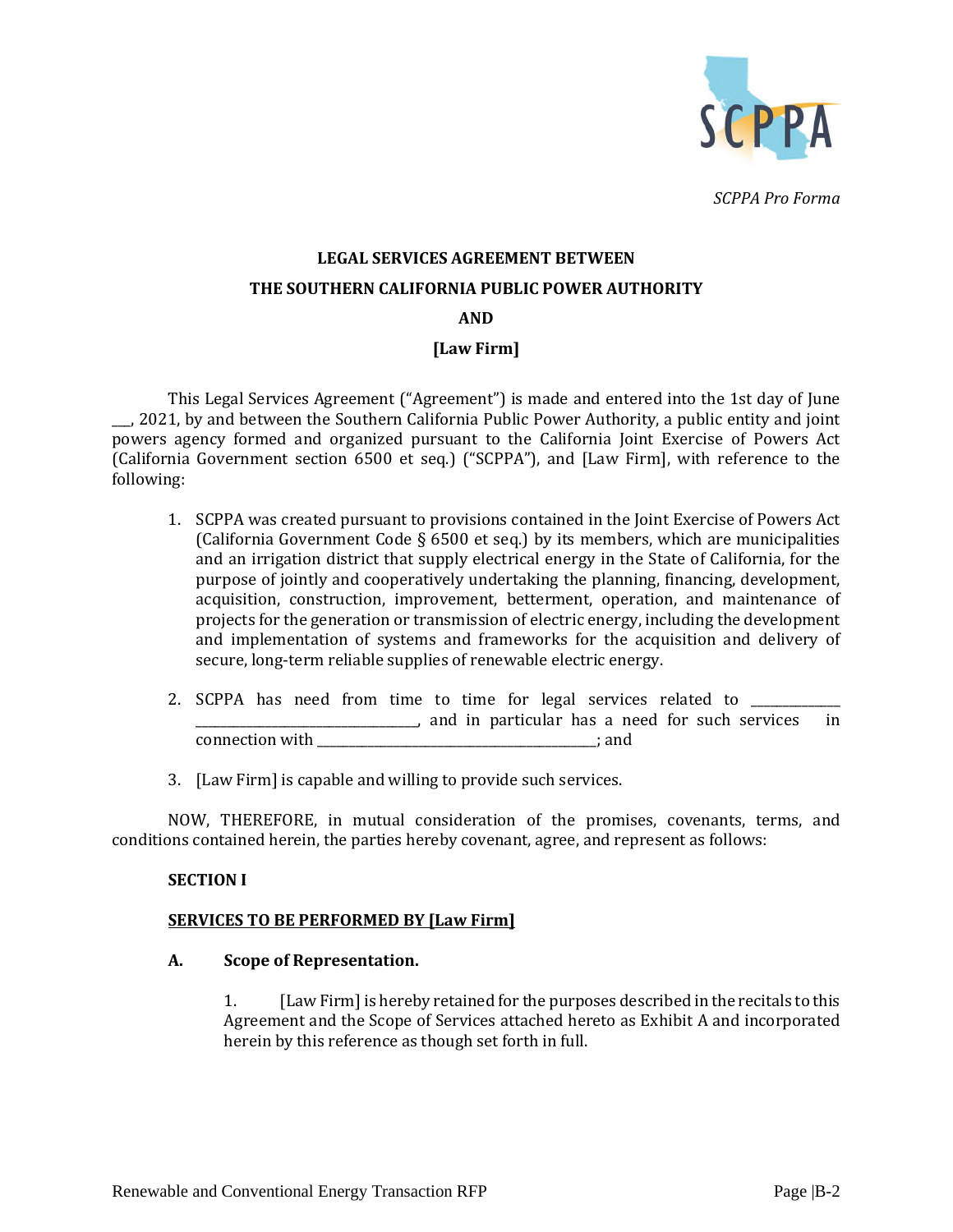

2. [Law Firm] recognizes and acknowledges that attorney services under this Agreement will be paid with ratepayer and/or taxpayer dollars from the customers of public entities and that, given this fact, a high duty of care and sensitivity exists with respect to [Law Firm]'s billing practices. [Law Firm] agrees that it shall scrupulously adhere to principles of moderation and cost consciousness in carrying out its performance obligations under this Agreement. [Law Firm] further pledges to observe a duty of reasonableness and cost-effective representation in all aspects of its legal services performed pursuant to this Agreement.

# **B. Ownership of Documents, Reports and Data Files.**

Any and all documents, reports and/or data files originated and prepared by [Law Firm] pursuant to this Agreement shall be and become the property of SCPPA and/or the Members of SCPPA to which such materials are pertinent for use in any manner that SCPPA and/or such Members deem appropriate.

# **SECTION II**

# **PAYMENTS-BILLINGS**

# **A. Payment for Services, Costs and Expenses.**

- 1. Services. Unless otherwise agreed between [Law Firm] and the Executive Director or his designee, fees for attorneys and other professional personnel shall be at the effective hourly rates set forth in the Fee Schedule attached hereto as Exhibit B and incorporated herein by this reference as though set forth in full. Specific tasks may be administered on a task management basis.
- 2. Travel Time: [Law Firm] shall not bill SCPPA on an hourly basis for travel time. Work performed during travel may be billed in the usual manner.
- 3. Attorneys Authorized to Perform Work Under this Agreement: SCPPA shall pay [Law Firm] only for services performed by the attorneys and other professional staff identified in the Proposal. [Law Firm] shall obtain written approval from the Executive Director or his designee prior to having any attorney not identified therein perform any work under this Agreement. Such a communication may be transmitted in an electronic format.
- 4. Costs and Expenses. SCPPA shall pay [Law Firm] for all costs and expenses reasonably incurred by [Law Firm] in performing its obligations hereunder. [Law Firm] understands and agrees that payments for such costs and expenses shall be made in accordance with the "SCPPA Requirements for Outside Counsel" attached hereto as Exhibit C and incorporated herein by reference.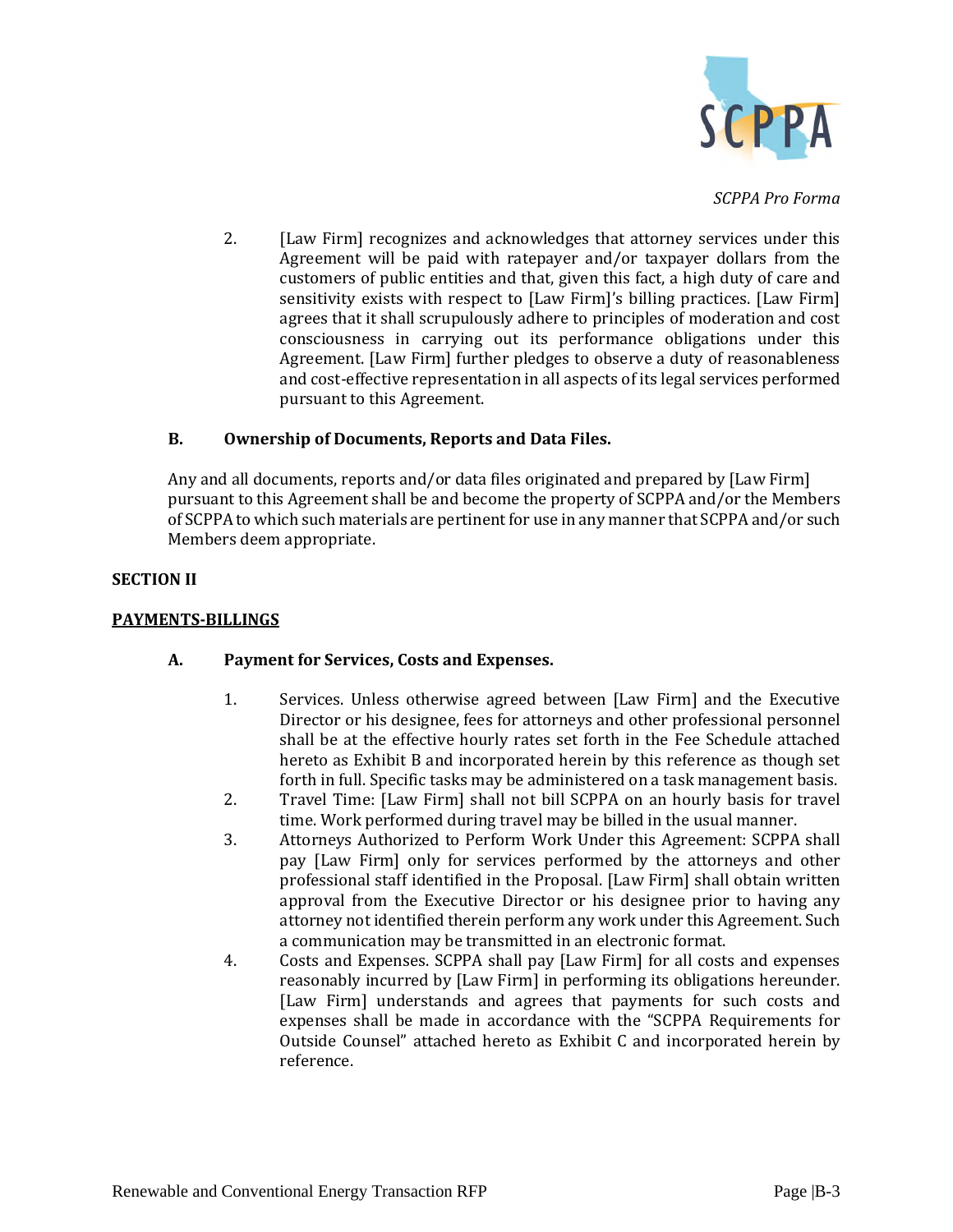

# **B. Billings.**

- 1. [Law Firm] shall submit monthly bills stating therein the services performed and all costs and expenses incurred during the previous month for which payment is requested, including documentation to support cost items. SCPPA will not reimburse [Law Firm] for costs for which no backup materials are provided. Bills submitted by [Law Firm] shall be in a form satisfactory to SCPPA and shall set forth sufficient detail to permit full scrutiny by SCPPA or any retained auditor of all charges. All bills shall be itemized and shall contain a certification by the authorized representative of [Law Firm] confirming that all services performed and expenses incurred were reasonable and necessary.
- 2. The itemized billing shall specifically set forth compensation and expenses by assigned task, the attorney or staff who performed the task, and the date on which the task was performed. In support of payment for such billing, [Law Firm] shall furnish records, bills, receipts, or other evidence of reimbursable expenses incurred. SCPPA reserves the right to require additional substantiation of any claimed expense. Any work product, memoranda, or other written material described in the billings shall be produced for SCPPA as requested.
- 3. Services under this Agreement shall not be billed in less than tenths of an hour and shall represent the devotion of a full tenth of an hour within such an increment before any such tenth of an hour increment is billed. All tasks set forth in [Law Firm]'s billing documentation shall be specific and highly detailed. Overly generalized listings of task descriptions such as "review contract" or "prepare for negotiations" are not acceptable. [Law Firm] shall provide a detailed description of each action, sufficient to provide a meaningful record to an independent auditor reviewing said task description.
- 4. [Law Firm] shall carefully examine all bills submitted for services rendered under this Agreement to assure that appropriate billing practices are employed in billing SCPPA hereunder. To that end, [Law Firm] agrees that:
	- a. [Law Firm] shall not bill for hours other than those hours expressly devoted to the tasks and matters identified in this Agreement, except as may be approved by the Executive Director;
	- b. [Law Firm] shall not use legal professionals for secretarial work;
	- c. [Law Firm] shall not bill for review of junior attorneys' work;
	- d. [Law Firm] shall not devote any resources not reasonably necessary for the performance of the required services; and
	- e. [Law Firm] shall utilize a billing format which sets forth sufficient detail to permit full scrutiny by SCPPA, or any retained auditors of all charges.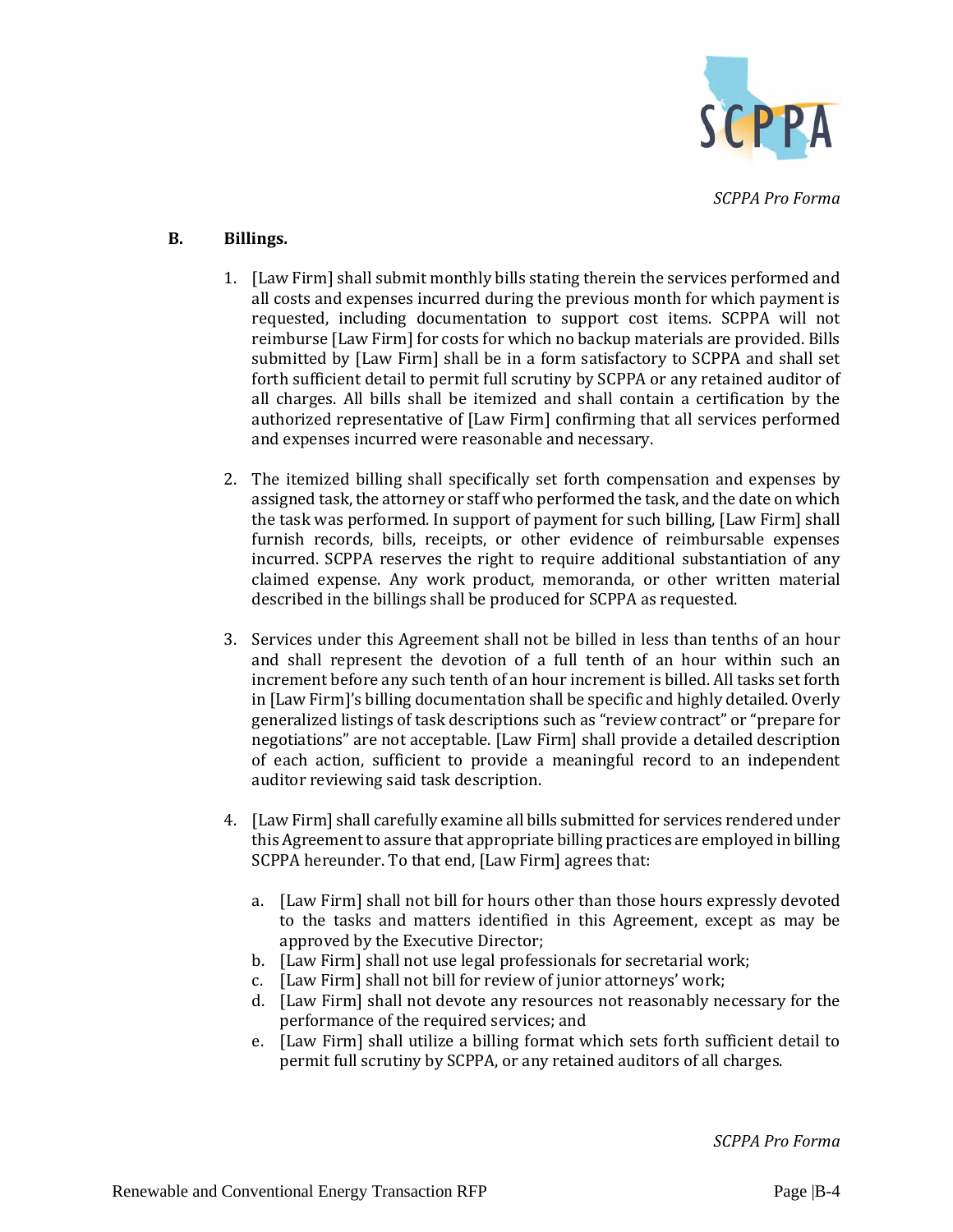

5. Invoices received by SCPPA on or before the 15th day of a given month and subsequently approved by the participating Member(s) on or before the 25th day of the same month, will be paid by SCPPA before the end of the following month. All other properly invoiced amounts shall be paid not more than sixty (60) days after delivery of an invoice, provided that the funds for the payment of such invoices have been transmitted to SCPPA by the participating Member(s). SCPPA will use best efforts to pay invoices within a sixty (60) day period.

# **SECTION III**

# **ADHERENCE TO RULES OF PROFESSIONAL CONDUCT**

At all times during the term of this agreement, [Law Firm] shall adhere strictly to all provisions of the California Rules of Professional Conduct. [Law Firm] shall make a good faith effort to identify and shall apprise SCPPA of those possible or potential conflicts of interest which might arise as a result of the application of the California Rules of Professional Conduct. Such conflicts include conflicts between or among SCPPA members that [Law Firm] may be representing under this Agreement as well as conflicts between SCPPA or individual SCPPA members that [Law Firm] may be representing under this Agreement and other clients of [Law Firm]. SCPPA retains those rights with respect to future conflicts as are vested in a traditional client under the California Rules of Professional Conduct and may terminate [Law Firm]'s services and withhold consent to such conflicts of interest under the California Rules of Professional Conduct.

# **SECTION IV**

# **AUTHORIZED REPRESENTATIVES**

# **A. SCPPA Representative.**

SCPPA hereby appoints Michael S. Webster, its Executive Director, or his designee, to represent SCPPA on all matters related to this Agreement.

# **B. [Law Firm]'s Representatives.**

[Law Firm] hereby appoints \_\_\_\_\_\_\_\_\_\_\_\_\_\_\_\_\_\_\_\_\_\_ as its authorized representative with respect to all matters connected with this Agreement.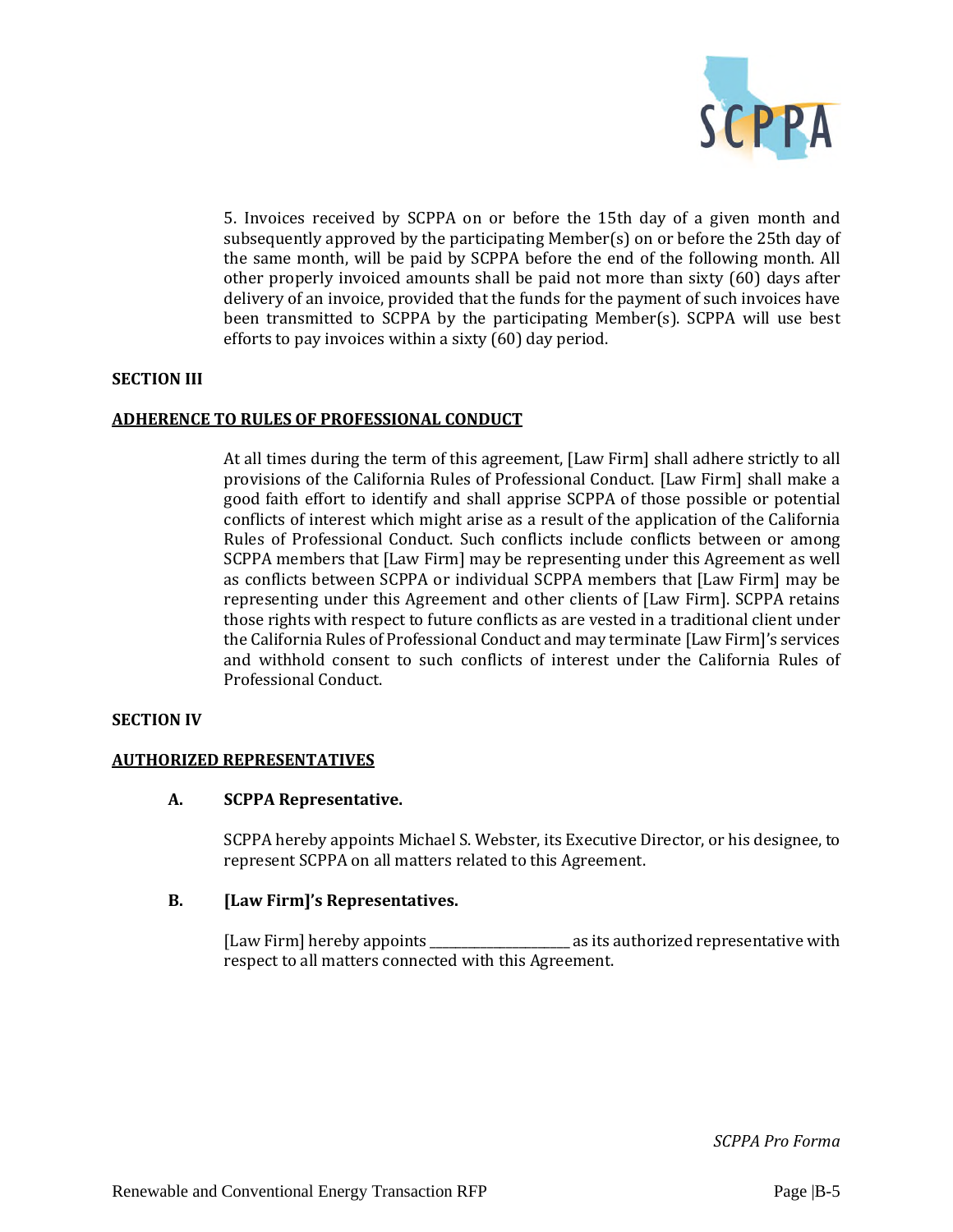

# **SECTION V**

# **BUDGET TO BE PREPARED BY [LAW FIRM]**

Upon the request of the Executive Director, [Law Firm] shall be responsible for preparing a budget for a matter, which shall include all fees and costs that it expects to incur in connection with its representation in the matter. [Law Firm] shall be responsible for periodically updating the budget, so that the budget is reasonably accurate and SCPPA is fully apprised of the total amount of fees and costs expected to be billed by [Law Firm].

# **SECTION VI**

# **QUARTERLY REPORTS BY [LAW FIRM]**

Upon the request of the Executive Director, [Law Firm] shall be responsible for providing SCPPA with a written report at least once per quarter. This report shall include a review of the activity which occurred during the prior quarter by each specified task, all upcoming deadlines, and major events in the matter and an analysis of whether [Law Firm]'s fees and costs are within the projected budget for the matter.

# **SECTION VII**

# **NOTICES**

1. The following addresses shall serve as the locations to which notices, bills and other correspondence between the parties shall be sent:

| SCPPA address: | Southern California Public Power Authority        |
|----------------|---------------------------------------------------|
|                | 1160 Nicole Court                                 |
|                | Glendora, California 91740                        |
|                | Attention: Michael S. Webster, Executive Director |
|                | Email: mwebster@scppa.org                         |
|                | Tel: 626-793-9364 ext. 201; Fax: 626-793-9461     |

Attorneys Address: [Law Firm]

| Address:   |      |  |
|------------|------|--|
| Attention: |      |  |
| Email:     |      |  |
| Tel:       | Fax: |  |

2. Either party may change its contact information set forth in section VII (1) by giving written notice to the other party.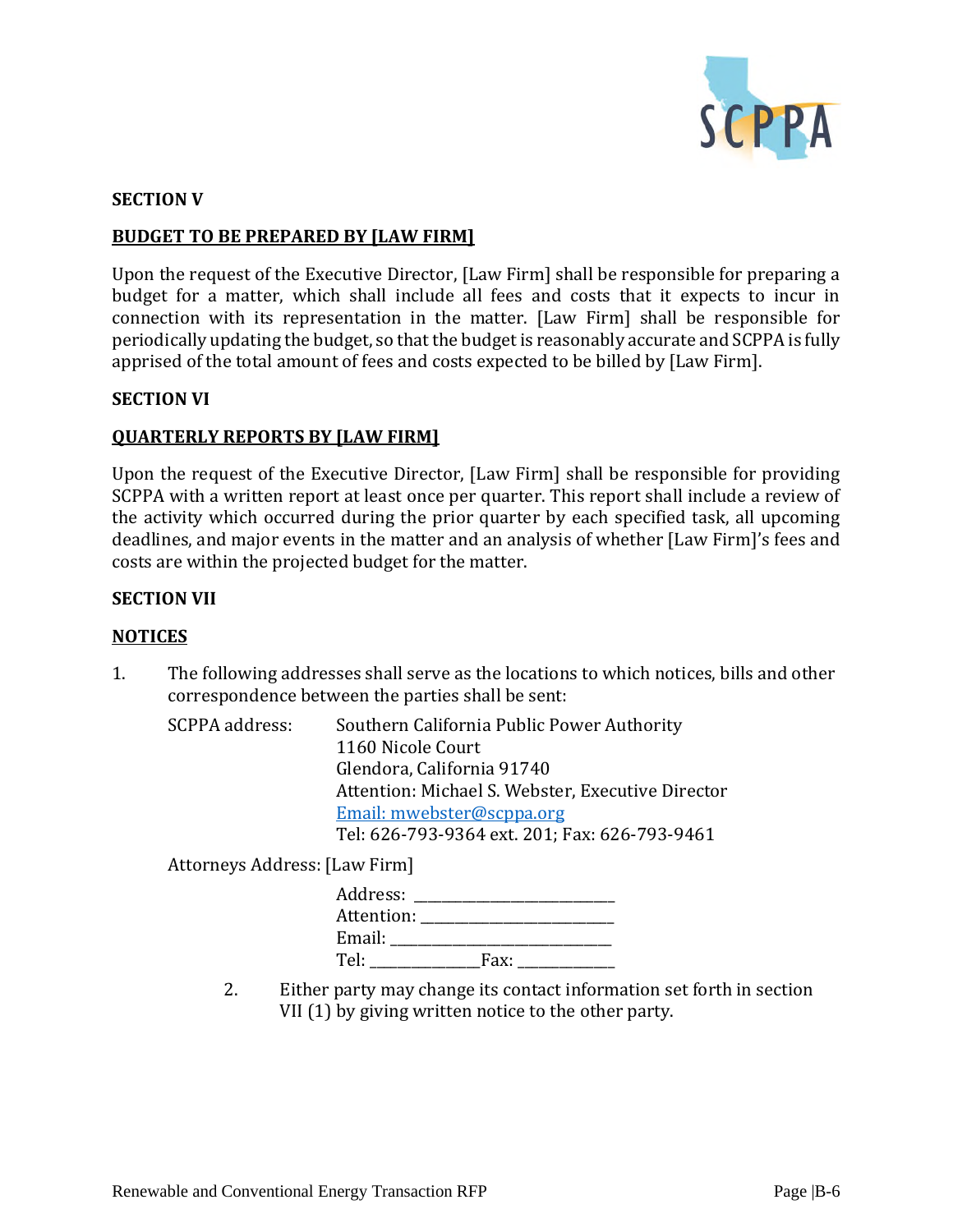

# **SECTION VIII**

# **TERM AND TERMINATION**

1. The Effective Date of this agreement shall be January 1, 2018. Unless sooner terminated pursuant to section VIII (2) below this Agreement shall terminate three (3) years from the Effective Date.

2. This Agreement may be terminated at any time by either Party, without cause, upon thirty (30) days' prior written notice to the other Party. In the event of termination, [Law Firm] shall be paid for the services performed and approved costs and expenses incurred under this Agreement through the effective date of termination. Notwithstanding the thirty (30) day notice required herein, SCPPA, at any time, may direct [Law Firm] to cease performance hereunder. Termination by [Law Firm] must be consistent with its ethical obligations. In addition, the parties intend that SCPPA and/or specific members of SCPPA shall receive full benefit of all work done up to the time of any such termination on behalf of SCPPA and/or specific members of SCPPA. To that end, [Law Firm] agrees to turn over to SCPPA and/or specific members of SCPPA or any attorney substituted in its place the entire file and attorney work product regarding any such matter within seven (7) days of such termination.

# **SECTION IX**

# **INDEMNITY AND INSURANCE**

# **A. Indemnification**

[Law Firm] shall defend, indemnify and hold harmless SCPPA, its Members, boards, officers, agents, and employees, from and against all suits and causes of action, claims, losses, demands, and expenses, including, but not limited to, attorney's fees and costs of litigation, damage, or liability of any nature whatsoever, for death or injury to any person, including [Law Firm]'s employees and agents, or damage or destruction of any property of either party hereto or of third parties arising in any manner by reason of the negligent acts, errors, omissions, or willful misconduct incident to the performance of this Agreement by the [Law Firm], except to the extent the same arise from the gross negligence or willful misconduct of SCPPA its Members, boards, officers, agents, or employees. The provisions of this paragraph shall survive termination of this Agreement.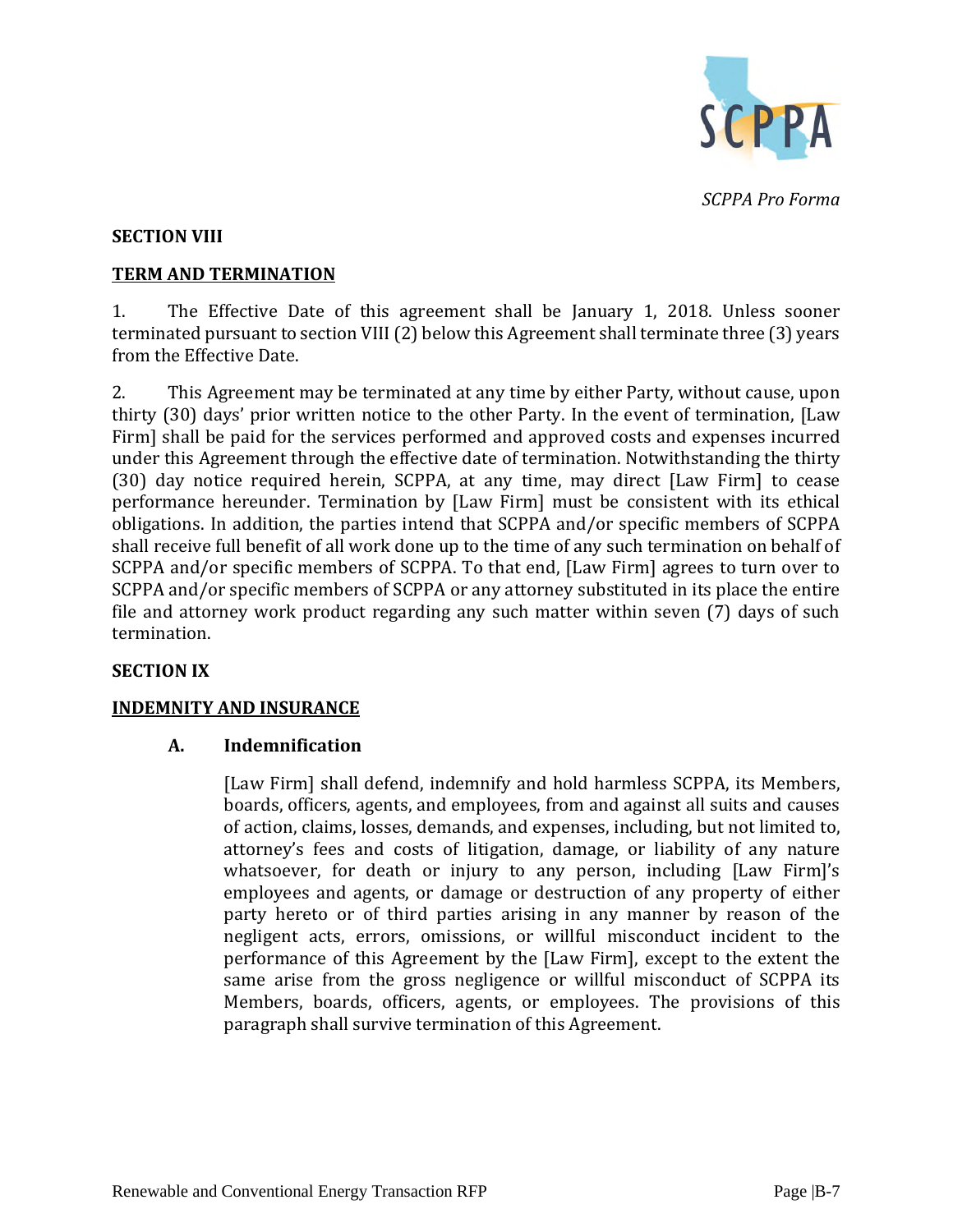

# **B. Insurance:**

[Law Firm] shall maintain insurance coverages consistent with the requirements set for in Exhibit C.

# **SECTION X**

# **MISCELLANEOUS PROVISIONS**

1. In fulfilling its obligations under this Agreement, [Law Firm]'s attorneys shall act in the independent practice of the legal profession and not as employees of SCPPA or the Members of SCPPA.

2. All information, documents, records, reports, data, or other materials furnished to [Law Firm] or other such information, documents, records, data, or other materials to which [Law Firm] has access during its performance pursuant to this Agreement are deemed confidential and shall remain the property of SCPPA and/or the specific members of SCPPA to which such materials are pertinent. [Law Firm] shall not make oral or written disclosure thereof other than as is necessary for the performance of [Law Firm]'s services hereunder without the prior written approval of SCPPA and/or the specific members of SCPPA to which such materials are pertinent. [Law Firm] shall not make use of such items for any purpose unrelated to the cases involved herein and shall not make oral or written disclosure thereof, other than as necessary for its performance hereunder, without the prior written approval of SCPPA.

3. All approvals required in this Agreement shall be requested in writing by [Law Firm] and confirmed in writing by SCPPA, either via letter, email, or facsimile.

4. Failure of SCPPA to enforce any provision of this Agreement does not preclude SCPPA from enforcing said provision in the future.

5. For any dispute arising under this Agreement, the parties agree that each party shall bear its own attorneys' fees and costs.

6. This Agreement contains the full and complete Agreement between the two parties. No verbal agreement or conversation with any officer or employee of either party shall affect or modify any of the terms and conditions of this Agreement.

7. This Agreement shall be governed by the laws of the State of California. It is agreed that this Agreement shall deemed to have been made at Los Angeles County, California.

# **[Signatures on next page]**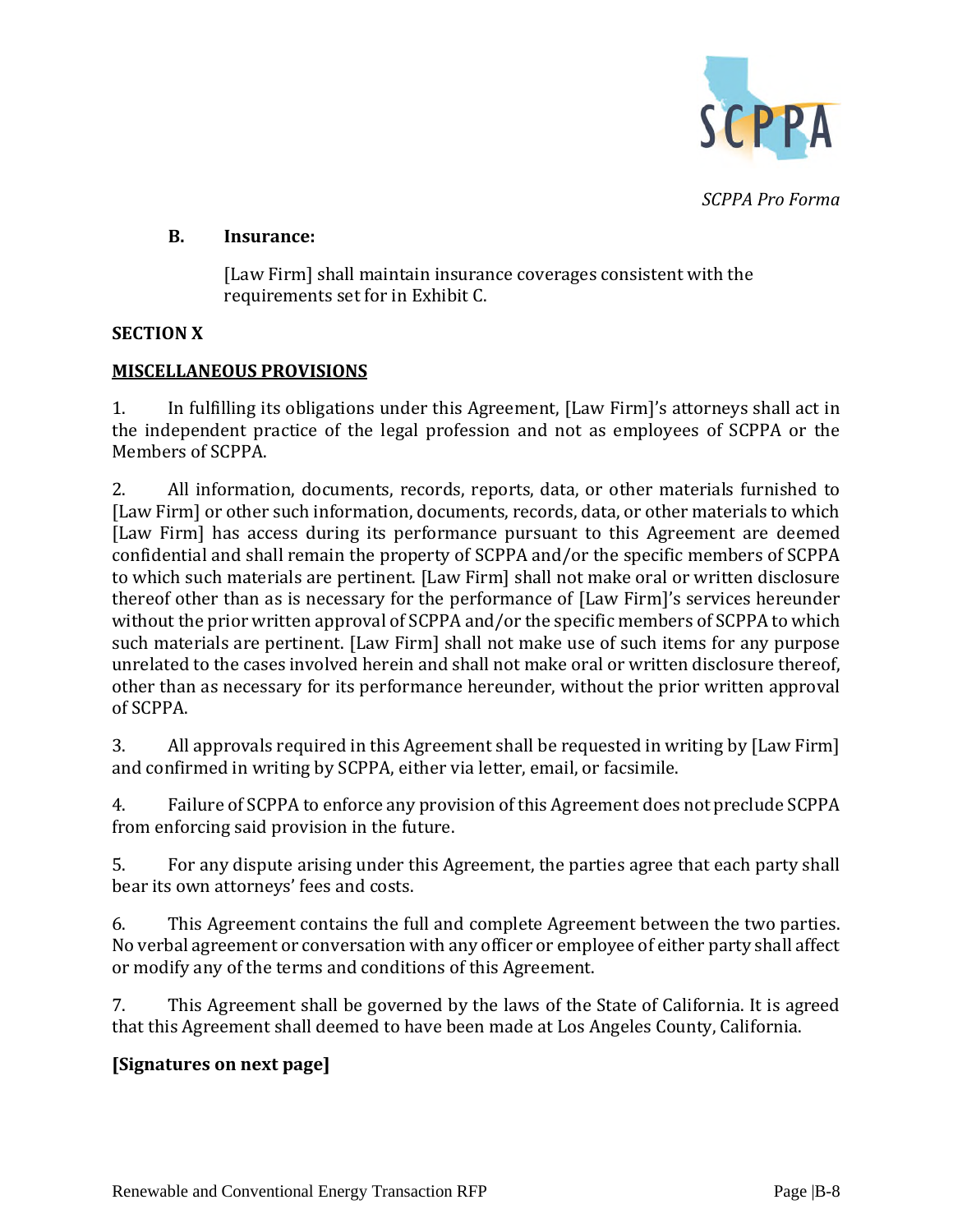

IN WITNESS WHEREOF the parties have caused this Agreement to be executed as of the date first written above.

THE SOUTHERN CALIFORNIA PUBLIC POWER AUTHORITY

By: \_\_\_\_\_\_\_\_\_\_\_\_\_\_\_\_\_\_\_\_\_\_\_\_\_\_\_\_\_\_\_\_\_\_\_\_\_\_\_\_\_\_\_\_

Michael S. Webster, Executive Director

[LAW FIRM]

By: \_\_\_\_\_\_\_\_\_\_\_\_\_\_\_\_\_\_\_\_\_\_\_\_\_\_\_\_\_\_\_\_\_\_\_\_\_\_\_\_\_\_\_\_

[Authorized Signature]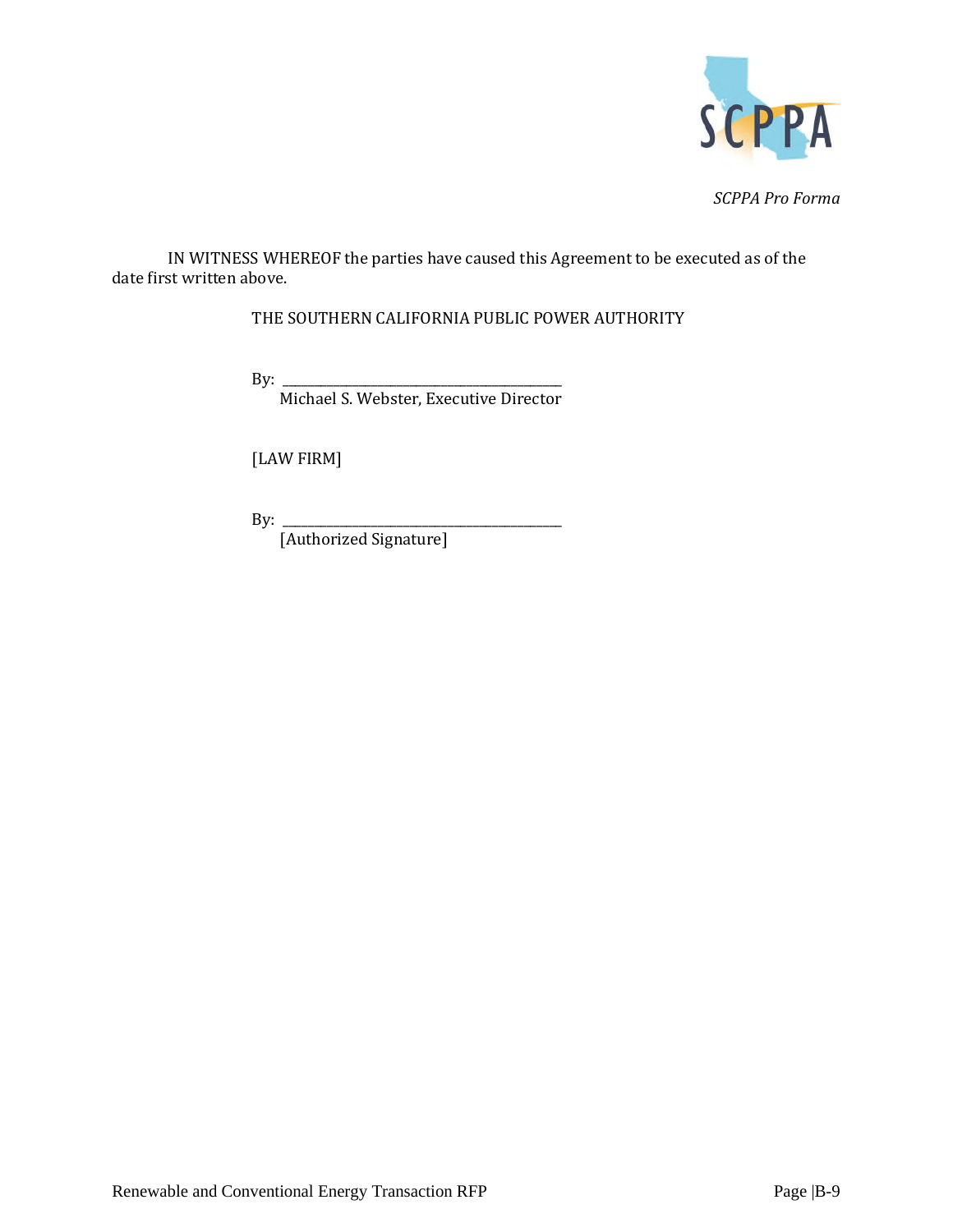

# **EXHIBIT A**

# **SCOPE OF SERVICES**

[Describe]

Additional services may be added from time to time upon mutual agreement of [Law Firm] and SCPPA's Executive Director.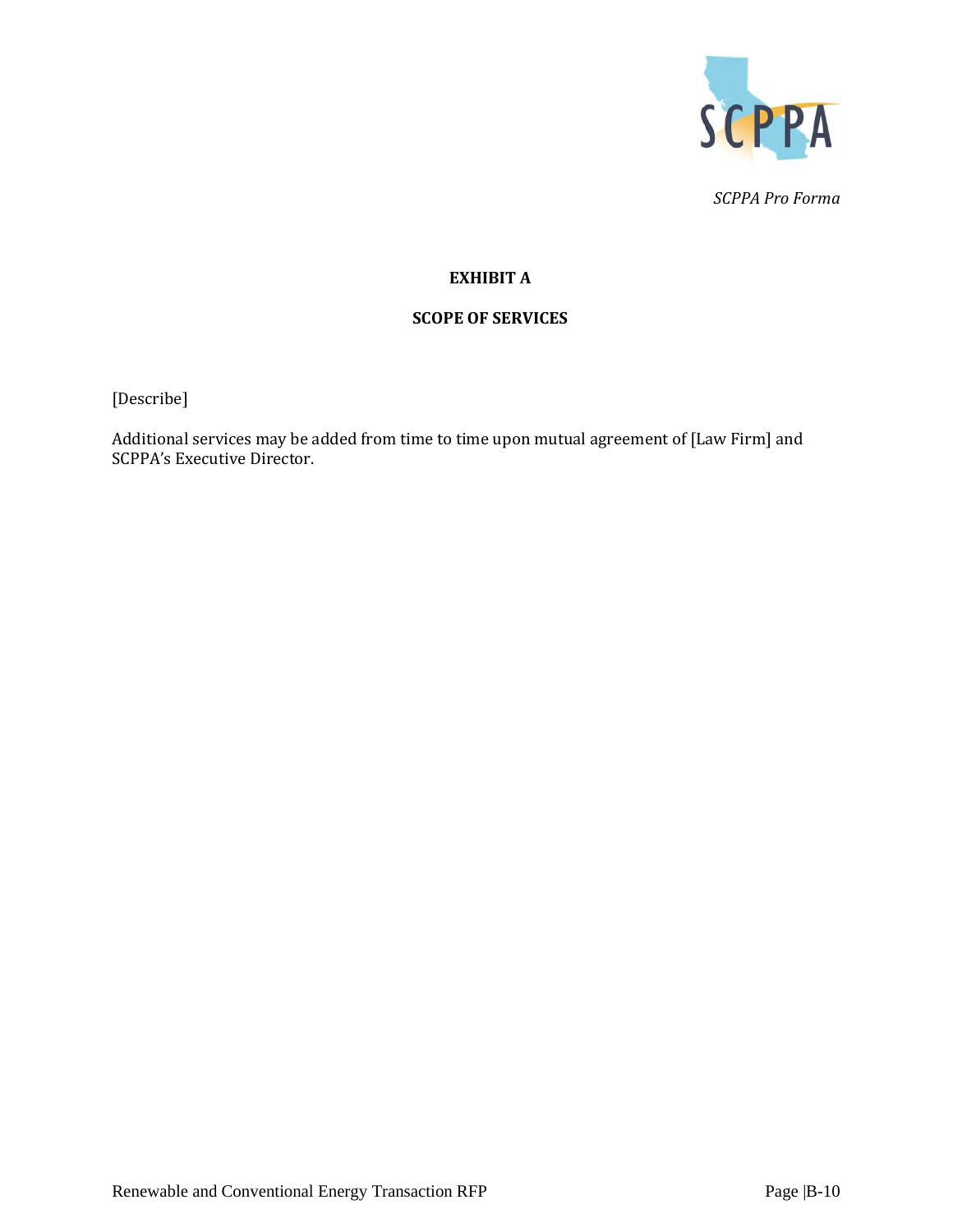

# **EXHIBIT B**

# **FEES FOR SERVICES**

Fees charged by [Law Firm] for services pursuant to this Agreement shall be billed at the rate of \$\_\_\_\_\_\_\_ per hour for partners, a not-to-exceed rate of \$\_\_\_\_\_\_\_\_ for associates, and a not-to-exceed rate of \$ for paralegals.

[Law Firm] shall be entitled to reimbursement for its reasonable costs and expenses, including document duplication, travel and other expenses approved in writing by SCPPA's Executive Director or his designee, all subject to the expense reimbursement guidelines set forth in the Agreement and the attached Exhibit C.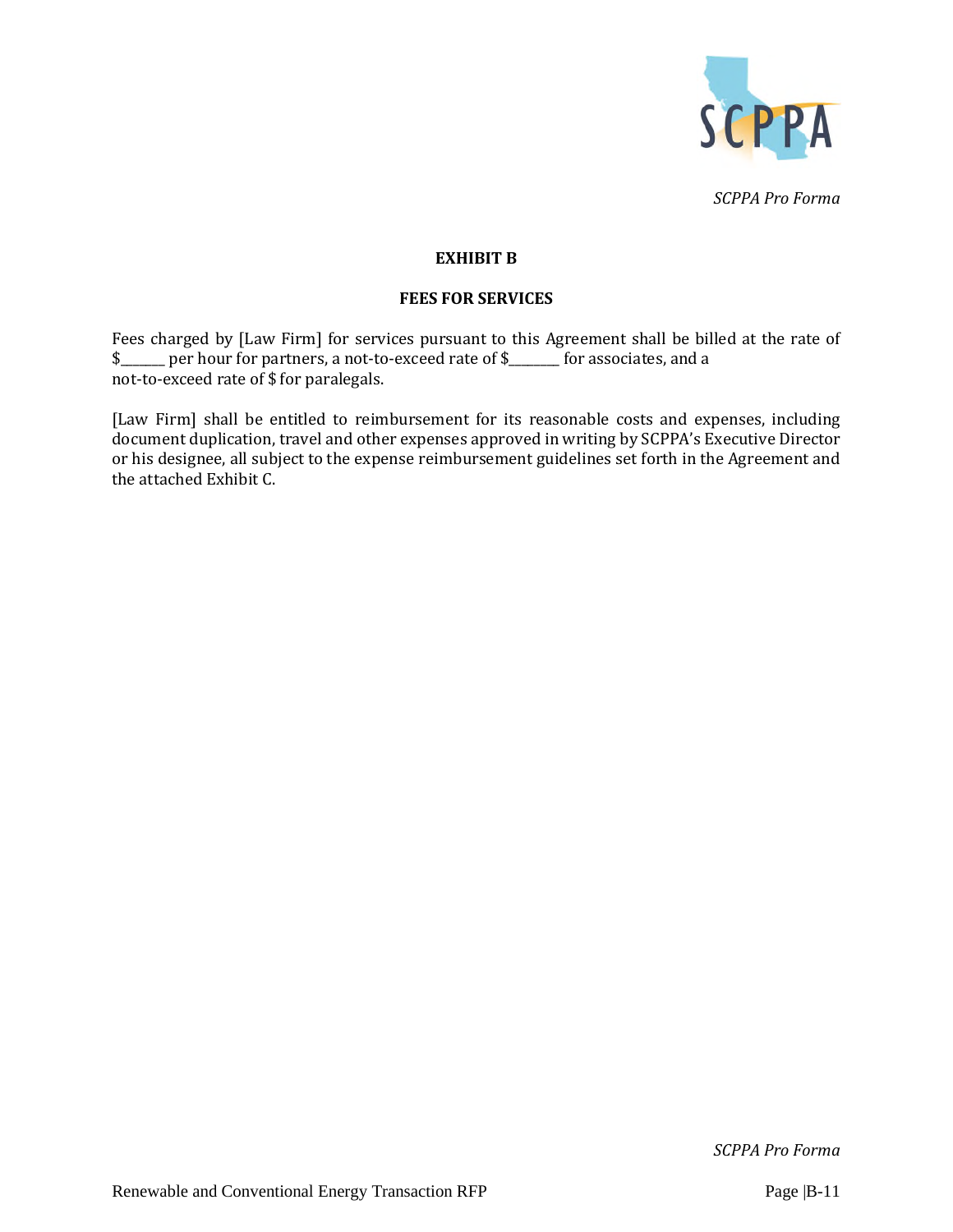

#### **EXHIBIT C**

#### **SCPPA REQUIREMENTS FOR**

#### **OUTSIDE COUNSEL**

#### **Personnel:**

SCPPA will pay for the reasonable time of partners assisted by associates as identified in the Agreement. The use of any attorney other than those identified in the Agreement should receive the prior approval of the Executive Director. SCPPA expects the designated billers to perform all of the work on the case and to remain on the case until its conclusion, absent their departure from the law firm. Partners and associates assigned by [Law Firm] to work with SCPPA must be admitted to practice law before all of the courts of the State of California or the jurisdiction where the work will be performed.

#### **Billing Rates:**

SCPPA will not pay for rate increases by any billers unless those rate increases have been approved in advance, in writing, by SCPPA. It bears emphasis that our agreement is to pay for the actual time spent and is not based on any minimum incremental billings. Time entries must be recorded in tenths of an hour and must contain full and complete descriptions of the work performed.

#### **Errors and Omissions Insurance:**

[Law Firm] and all attorneys working on the case must have current errors and omissions insurance coverage. Please provide SCPPA with a copy of the errors and omissions policy, or other proof that said policy is in full force and effect, as well as the limits of said policy. The policy must remain in full force and effect at all times during the representation.

# **Over staffing/Duplication:**

SCPPA will not pay for more than one attorney doing any particular task unless we have approved that arrangement in advance, in writing. For example, SCPPA will not pay for two or more attorneys attending the same deposition or court appearance. SCPPA will pay for the time recorded by only one senior attorney for in-office conferences, but only if the conference is an occasional, necessary strategy meeting relating to some significant legal event or proceeding.

SCPPA will not pay for duplicative time charges by two or more attorneys, e.g., for legal research, reviewing documents, drafting documents, etc. SCPPA will not pay for "training" or "apprenticeship" time.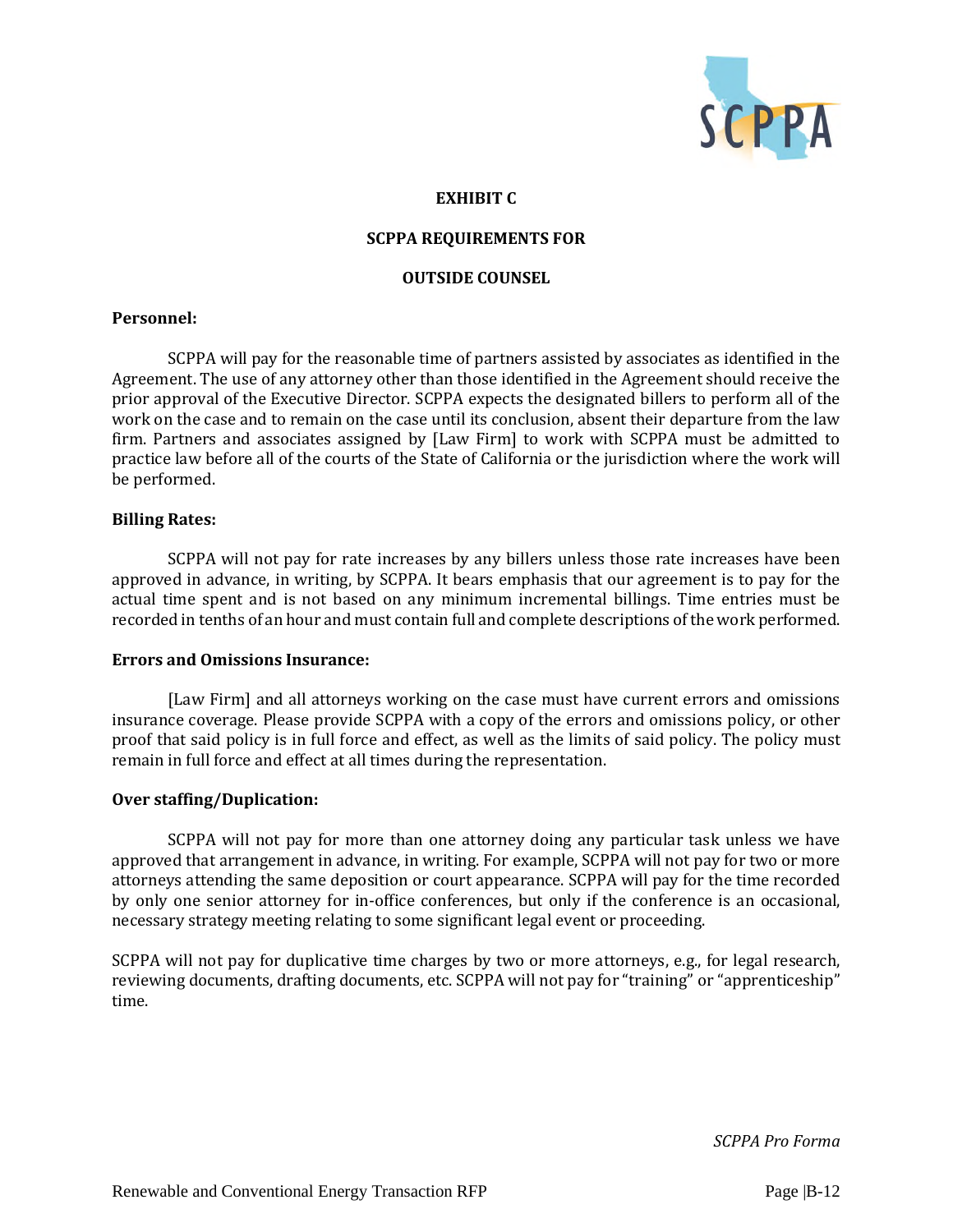

SCPPA will not pay for the involvement of billers who work on the case irregularly or sporadically ("transient" billers), unless a particular biller has a special expertise which substantially advances the case.

# **Paralegals:**

Use of paralegals is encouraged, providing they meet the requirements set forth herein. However, assignment of work to paralegals should not result in duplicative activity between attorneys and paralegals or the reworking or rewriting of paralegals' work product by attorneys. SCPPA will not pay for paralegal time spent performing clerical/secretarial work (e.g., filing, indexing, sorting, organizing, photocopying, and bates stamping documents) unless it has been approved by SCPPA in advance, in writing. We expect paralegals to perform true paralegal work, e.g., research, document productions, preparing discovery or responses, interviewing witnesses, etc.

#### **Expenses and Costs:**

Absent prior approval, SCPPA will not pay for any extraordinary expenses, including, but not limited to, expert witness/consultant services, investigative services, computer litigation support services, videotaping of depositions, or temporary office help. SCPPA will not pay for first class air fare or luxury hotels. Any item of expense which exceeds \$500.00 must be approved by us in advance, in writing, or by SCPPA.

Any expenses submitted for payment shall be accompanied by appropriate receipts, invoices, or proof of expenditure. Do not bill SCPPA for the following expense items at more than the lesser of your actual cost or the specified rates:

**Photocopying**: Your actual cost but no more than \$0.10 per page or the actual charge of a copy service. Send large jobs to a capable but economical outside copy service.

**Facsimile Charges:** Do not bill SCPPA for any expense related to facsimile charges beyond your actual net costs actually and reasonably incurred by your firm for the sending of facsimiles. Indicate the number of pages with the related cost of each charge. Attach the appropriate receipts, invoices, or proof of any expenditure for your charges for facsimiles.

**Mobile Telephone**: Do not charge SCPPA for cellular telephone charges.

**Travel:** Describe in detail on the bill any travel expenses incurred by counsel. SCPPA retains the right to audit these expenses. Counsel should provide receipts and other documentation with bills for such expenses. Only coach fare will be reimbursed for air travel.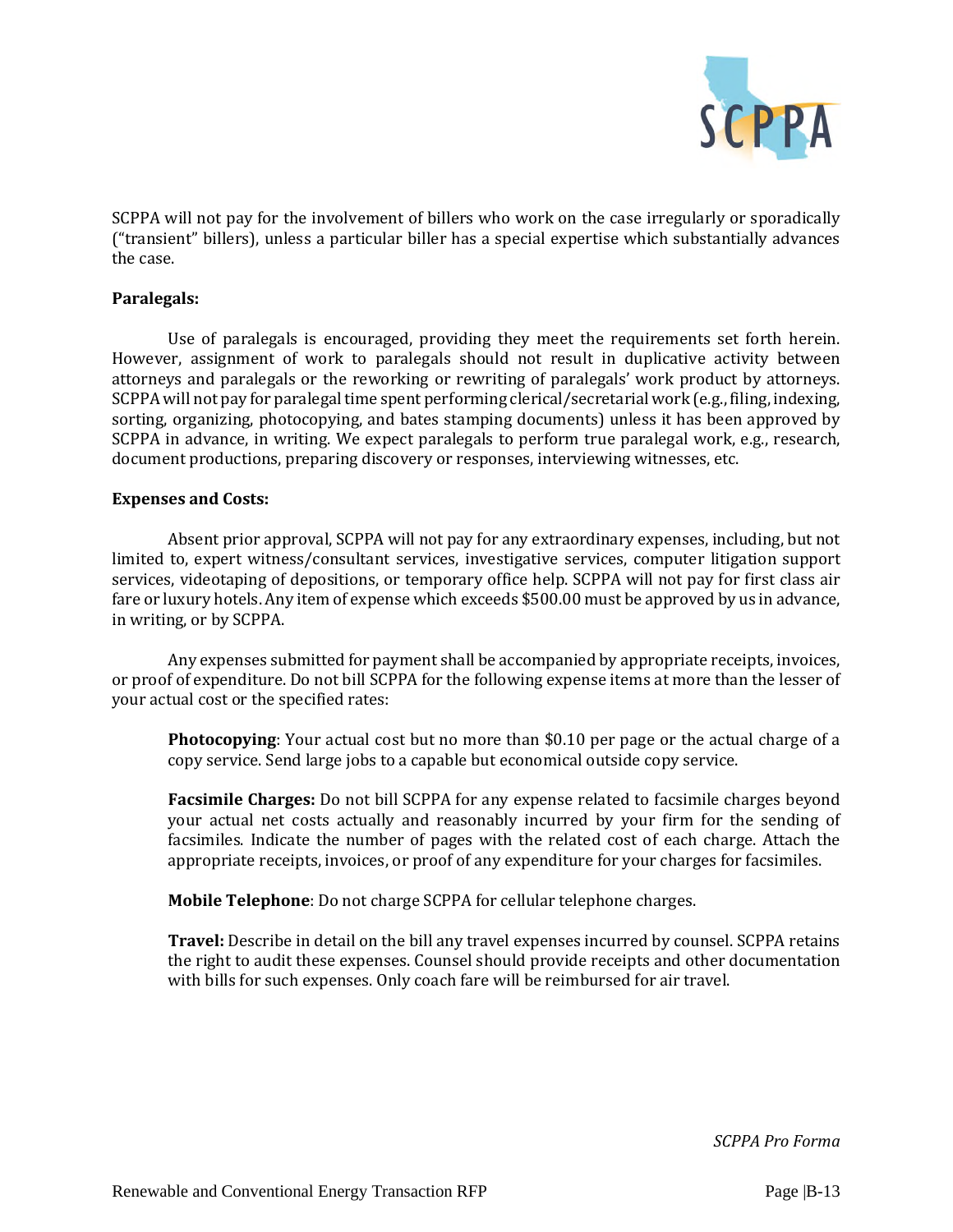

**Messenger and Delivery**: Do not bill SCPPA if a "rush" is caused by your firm. For an outside messenger, SCPPA will pay the reasonable actual costs. For your internal messenger service, charge no more than an outside service.

**Postage**: Do not charge SCPPA for postage.

**Computer-Assisted Electronic Research (CALR):** SCPPA has selected your firm due in part to its claim of expertise and experience in certain areas of the law, including your law library of printed and electronic information in that field. If it is necessary for you to incur unusual CALR charges in order to handle this matter, please obtain permission in advance to charge for that expense. No charges for CALR shall be paid by SCPPA without its prior written approval of such a charge including, but not limited to LEXIS and WESTLAW services.

#### **Overhead:**

SCPPA will not pay for expenses which are considered to be part of the general law firm overhead, including but not limited to, administrative time, secretarial time, calendaring, setting up files, indexing, word processing, air conditioning, equipment rental, office supplies, meals, snacks, beverages, seminars, books, association dues, etc. SCPPA will not pay for any overtime charges by any billers unless they are approved in writing by SCPPA in advance.

#### **No Surcharges/Mark-ups:**

All expenses will be billed to SCPPA at the law firm's actual net cost, without any "mark ups" or surcharges. This includes, but is not limited to, photocopying, computer research, long distance telephone and actual cost of telefax charges, messenger services, etc. Messenger services and express mail shall only be used when requested or required by the involved court or agency or under extraordinary circumstances. Otherwise, SCPPA expects you to use U.S. mail. If requested by SCPPA, the firm will explain and justify its position on its cost of each expense item.

#### **Billing Format:**

Billing statements sent to us for payment shall specifically state the date of the work performed, identity of the billers, and the time spent on the activity. Narrative or "block" billing is unacceptable and will be returned to the law firm for further breakdown before payment is made. When numerous tasks are performed by billers on a particular billing day, each task should be identified separately with a specific amount of time recorded for each task. Specifically related tasks may be grouped together.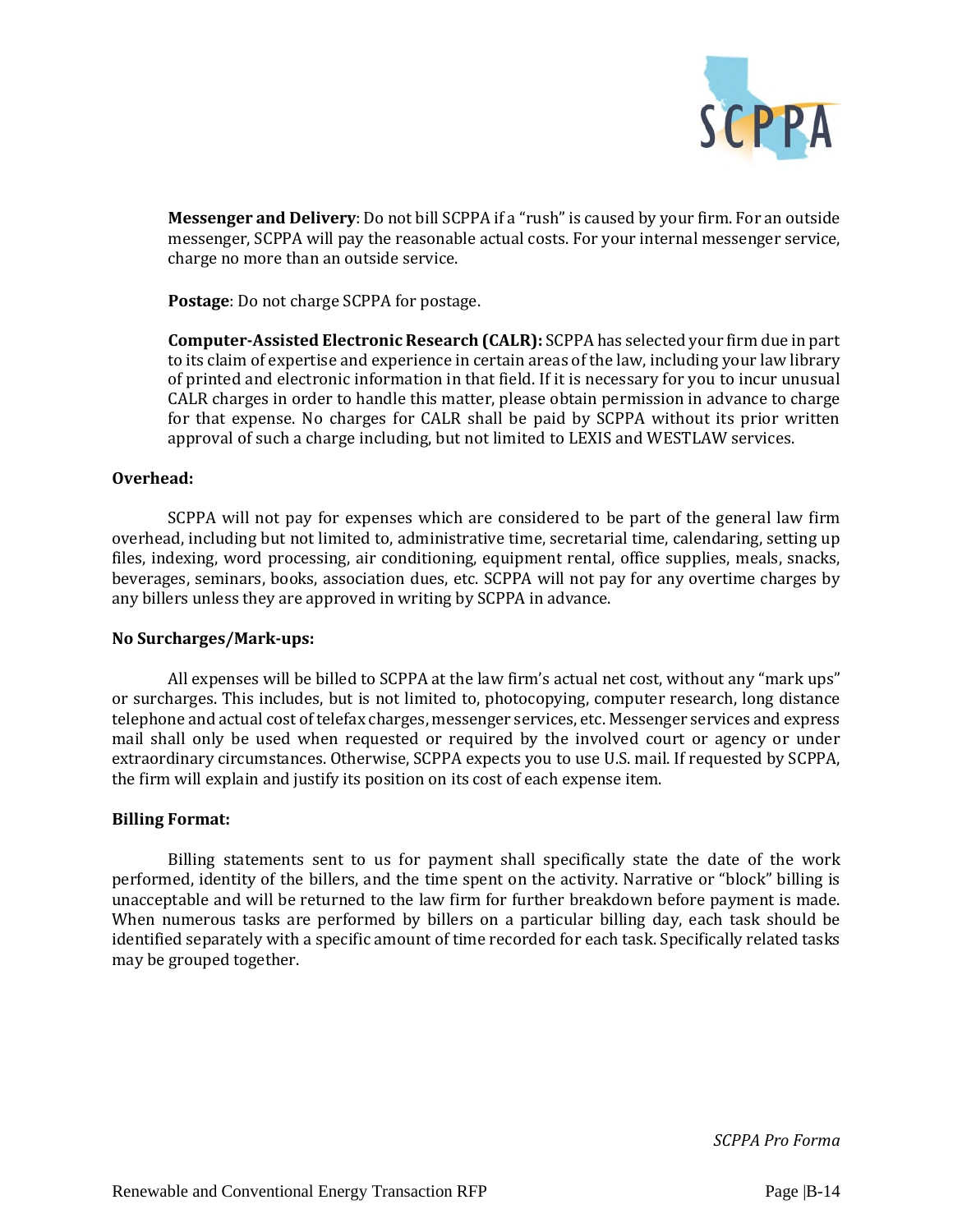

# **Billings for Billings:**

SCPPA will not pay for time charges associated with review, preparation, explanation, or "breakdown" of legal billings submitted to us for payment. Administrative work performed, such as responding to or answering inquiries regarding billing invoices, is not appropriately billed to SCPPA.

# **Billing for Non-Billable Events:**

Do not bill SCPPA for trivial routine matters such as processing invoices for payment, coding letters for filing, scanning "housekeeping" letters, or other matters which take only a few seconds of a lawyer's time.

#### **Audit Payments:**

SCPPA reserves the right to audit the legal bills and work product and [Law Firm] agrees to cooperate in such an audit by SCPPA or its designee. Payments made by SCPPA shall not constitute a waiver of the right by SCPPA to be reimbursed by the law firm if it is determined that SCPPA has overpaid for these services.

#### **Media Coverage:**

SCPPA generally does not authorize [Law Firm] to offer media comment on matters being handled for SCPPA. Any media inquiries about the matter should be referred to the Executive Director.

# **Preventative Advice:**

SCPPA views its use of [Law Firm] as a resource by which SCPPA can improve its ability to defend and represent the Authority and the public agencies that are its Members. Any thoughts which you may have as to alternative ways in which SCPPA can serve the public or preventative steps which may be taken to minimize future litigation will be appreciated.

#### **Insurance:**

# A. Required Coverage

During the term of this Agreement and without limiting [Law Firm]'s indemnification of SCPPA, [Law Firm] shall provide and maintain at its own expense a program of insurance having the coverages and limits customarily carried and actually arranged by [Law Firm] but not less than the amounts indicated below. Such insurance shall be in a form acceptable to SCPPA and shall include but not be limited to the following coverages: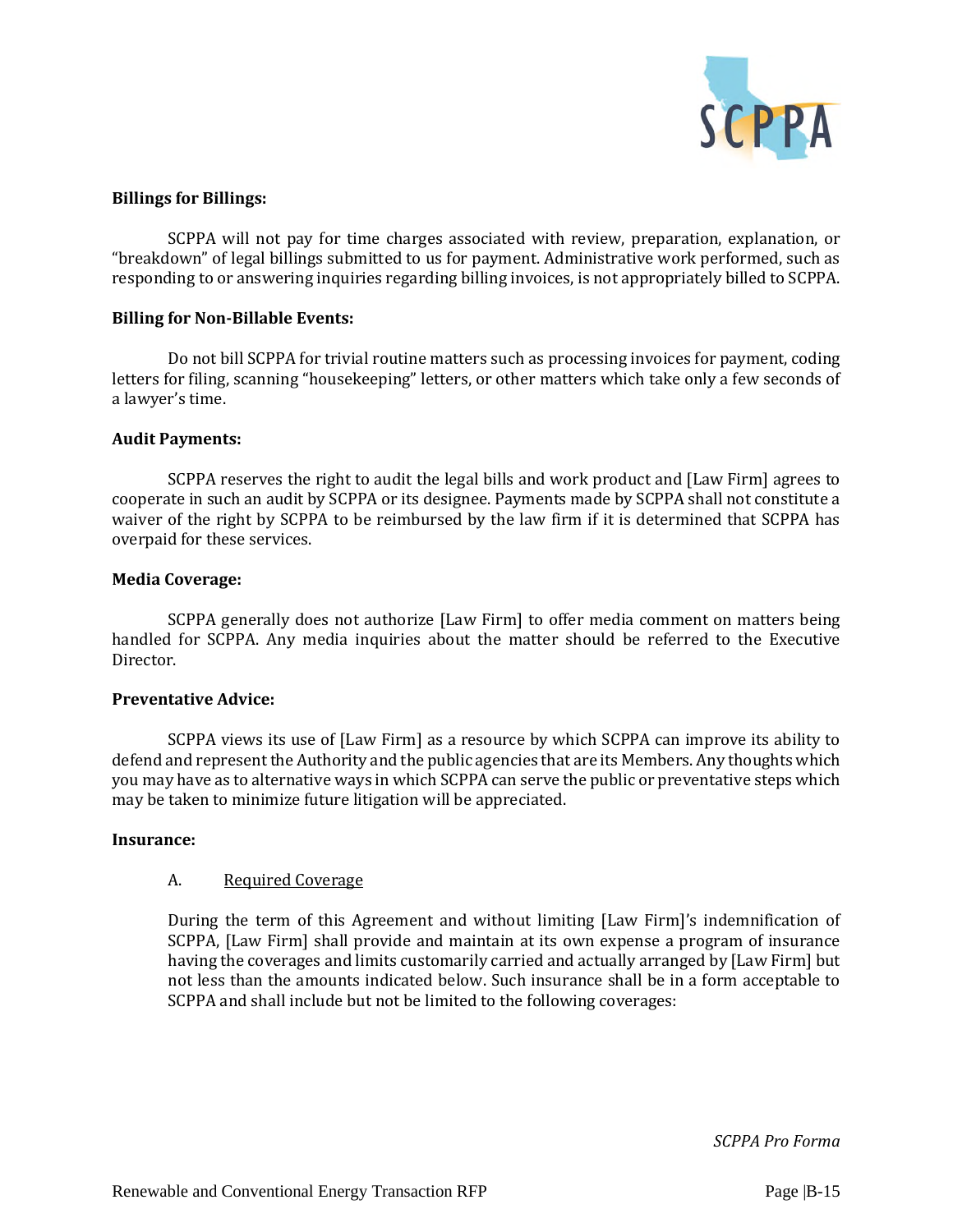

- Commercial general liability insurance, issued by an insurance company admitted in the State of California to issue such insurance, insuring against loss or liability caused by or connected with [Law Firm]'s performance under this Agreement with a combined single limit of \$1,000,000 per occurrence.
- Automobile liability insurance, issued by an insurance company admitted in the State of California to issue such insurance, insuring against loss or liability caused by or connected with [Law Firm]'s use of owned, non-owned, leased or hired automobiles with combined single limit of not less than \$1,000,000 for each occurrence of bodily injury and property damage.
- Workers' Compensation insurance in accordance with statutory limits, as required by the state in which the services are to be performed, including a waiver of subrogation favoring SCPPA, and Employer's Liability insurance with limits of not less than \$1,000,000) each employee for accident, \$1,000,000 each employee for disease, and \$1,000,000 policy limit for disease.
- Professional liability insurance to insure against errors and/or omissions caused by or connected with [Law Firm]'s performance under this Agreement with minimum limits of \$5,000,000.

Additionally, such insurance shall: 1) protect SCPPA as an Additional Insured Party, when such status is appropriate and available depending on the nature of the applicable coverages; 2) provide SCPPA at least thirty (30) days' advance notice of cancellation, material reduction in coverage or reduction in limits when such change is made at the option of the insurer; and 3) be primary with respect to SCPPA's insurance program. Except when SCPPA is a named insured, [Law Firm]'s insurance is not expected to respond to claims which may arise from the acts or omissions of SCPPA.

# B. Modification of Coverage

SCPPA reserves the right at any time during the term of this Agreement to change the amounts and types of insurance required hereunder by giving [Law Firm] (90) days' advance written notice of such change. If such change should result in substantial additional cost to [Law Firm], SCPPA agrees to negotiate additional compensation proportional to the increased benefit to SCPPA.